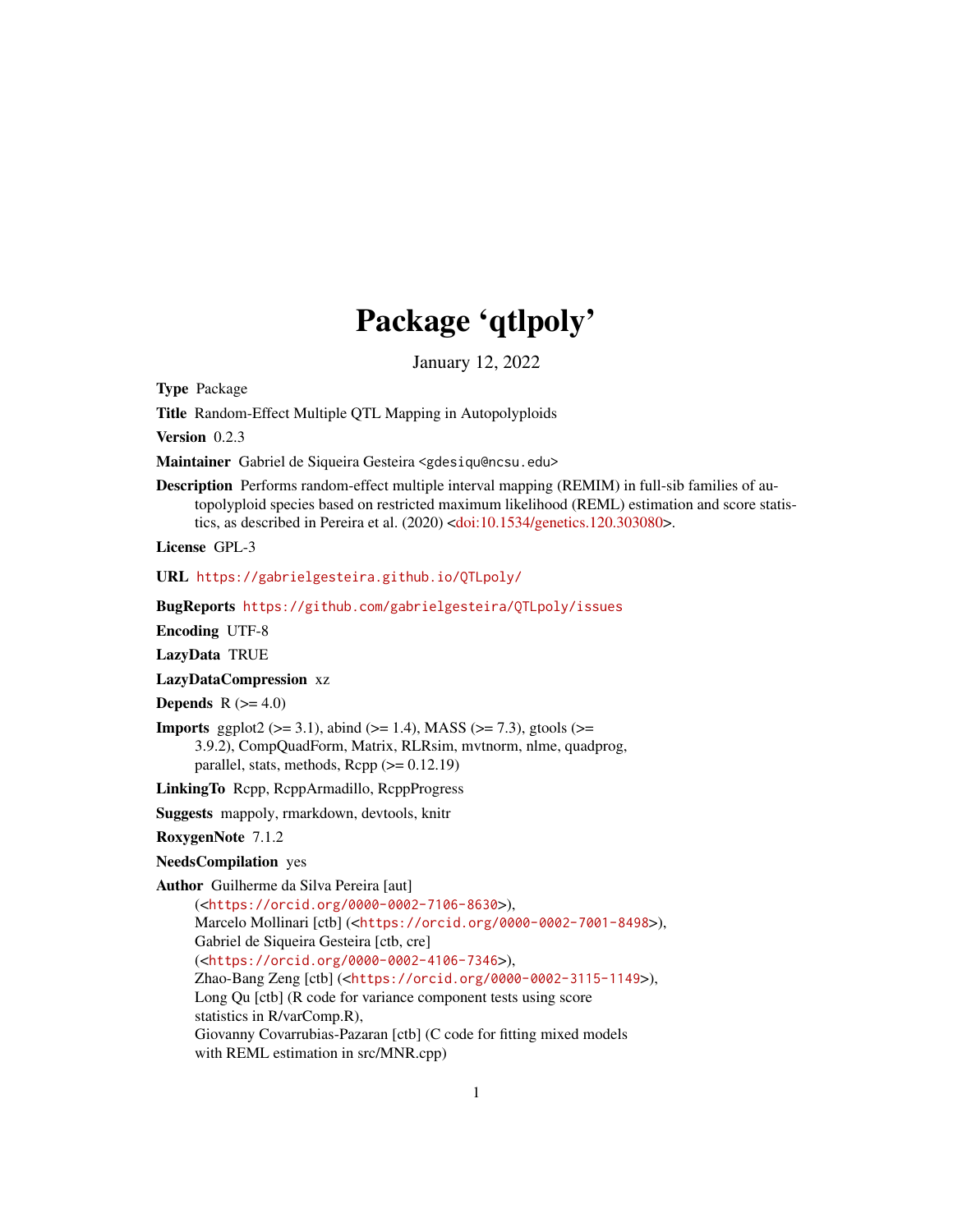<span id="page-1-0"></span>Repository CRAN

Date/Publication 2022-01-12 09:12:49 UTC

## R topics documented:

|          | $\overline{2}$  |
|----------|-----------------|
|          | 3               |
|          | 5               |
|          | 7               |
|          | -8              |
| maps4x   | -10             |
|          | -11             |
|          | -12             |
|          | $\overline{13}$ |
|          | -15             |
|          | -17             |
|          | -19             |
|          | 20              |
|          | 21              |
| plot qtl | 22              |
|          | 24              |
|          | -25             |
|          | 27              |
|          | 28              |
|          | -31             |
|          | -33             |
|          | -35             |
|          |                 |

#### **Index** [37](#page-36-0)

B2721 *Autotetraploid potato dataset*

## Description

A dataset of the B2721 population which derived from a cross between two tetraploid potato varieties: Atlantic × B1829-5.

## Usage

B2721

## Format

An object of class mappoly.data from the package mappoly.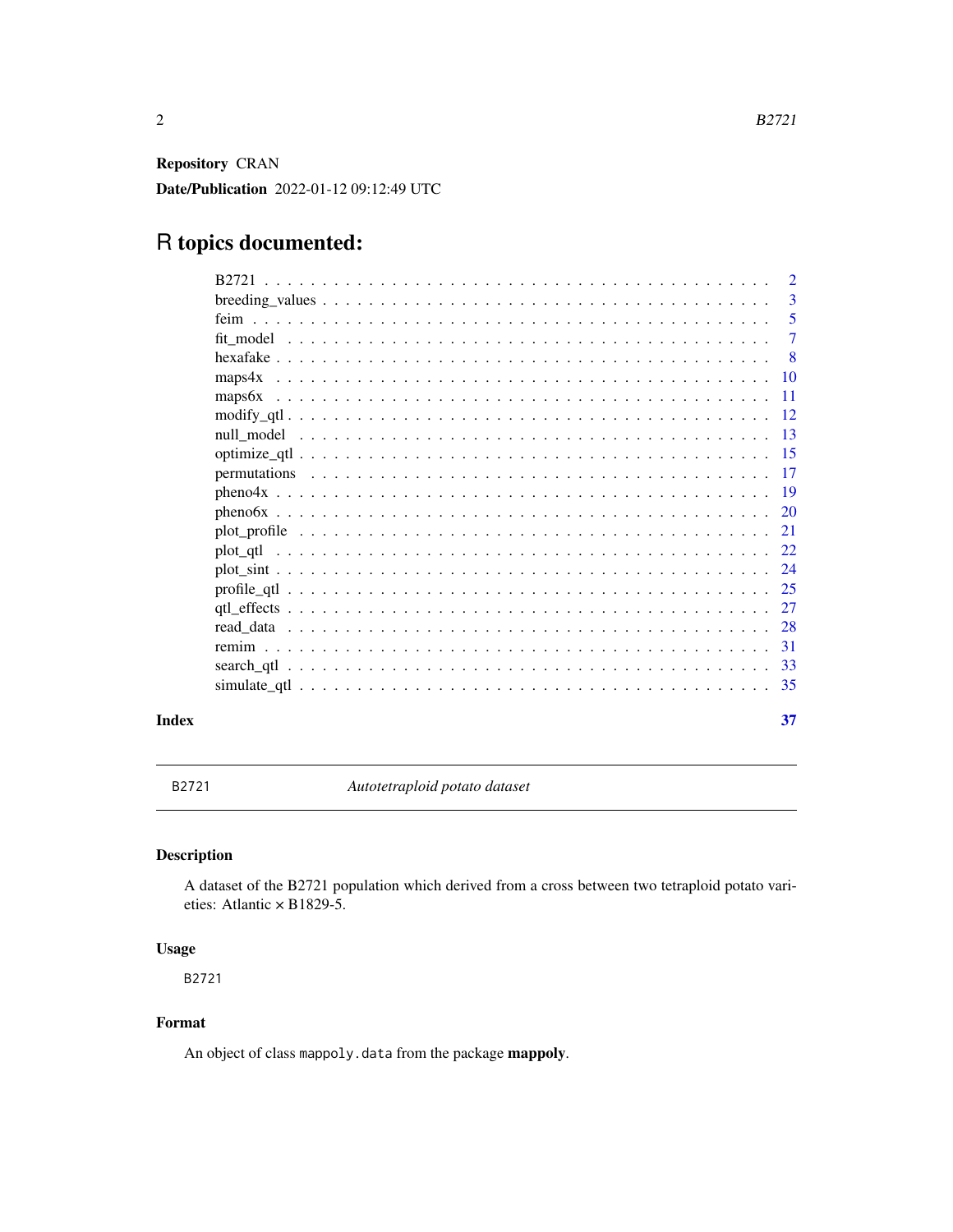## <span id="page-2-0"></span>breeding\_values 3

#### Author(s)

Marcelo Mollinari, <mmollin@ncsu.edu>

## References

Mollinari M, Garcia AAF (2019) Linkage analysis and haplotype phasing in experimental autopolyploid populations with high ploidy level using hidden Markov models, *G3: Genes|Genomes|Genetics* 9 (10): 3297-3314. doi: [10.1534/g3.119.400378](https://doi.org/10.1534/g3.119.400378)

Pereira GS, Gemenet DC, Mollinari M, Olukolu BA, Wood JC, Mosquera V, Gruneberg WJ, Khan A, Buell CR, Yencho GC, Zeng ZB (2020) Multiple QTL mapping in autopolyploids: a randomeffect model approach with application in a hexaploid sweetpotato full-sib population, *Genetics* 215 (3): 579-595. doi: [10.1534/genetics.120.303080.](https://doi.org/10.1534/genetics.120.303080)

Pereira GS, Mollinari M, Schumann MJ, Clough ME, Zeng ZB, Yencho C (2021) The recombination landscape and multiple QTL mapping in a *Solanum tuberosum* cv. 'Atlantic'-derived F\_1 population. Heredity. doi: [10.1038/s4143702100416x.](https://doi.org/10.1038/s41437-021-00416-x)

#### Examples

```
library(mappoly)
print(B2721)
```
breeding\_values *Prediction of QTL-based breeding values from REMIM model*

#### Description

Computes breeding values for each genotyped individual based on multiple QTL models

#### Usage

```
breeding_values(data, fitted)
```

```
## S3 method for class 'qtlpoly.bvalues'
plot(x, pheno.col = NULL, ...)
```
## Arguments

| data      | an object of class qtlpoly.data.                                                                                           |
|-----------|----------------------------------------------------------------------------------------------------------------------------|
| fitted    | an object of class qtlpoly. fitted.                                                                                        |
| x         | an object of class qt1po1y. by alues to be plotted.                                                                        |
| pheno.col | a numeric vector with the phenotype column numbers to be plotted; if NULL, all<br>phenotypes from 'data' will be included. |
| .         | currently ignored                                                                                                          |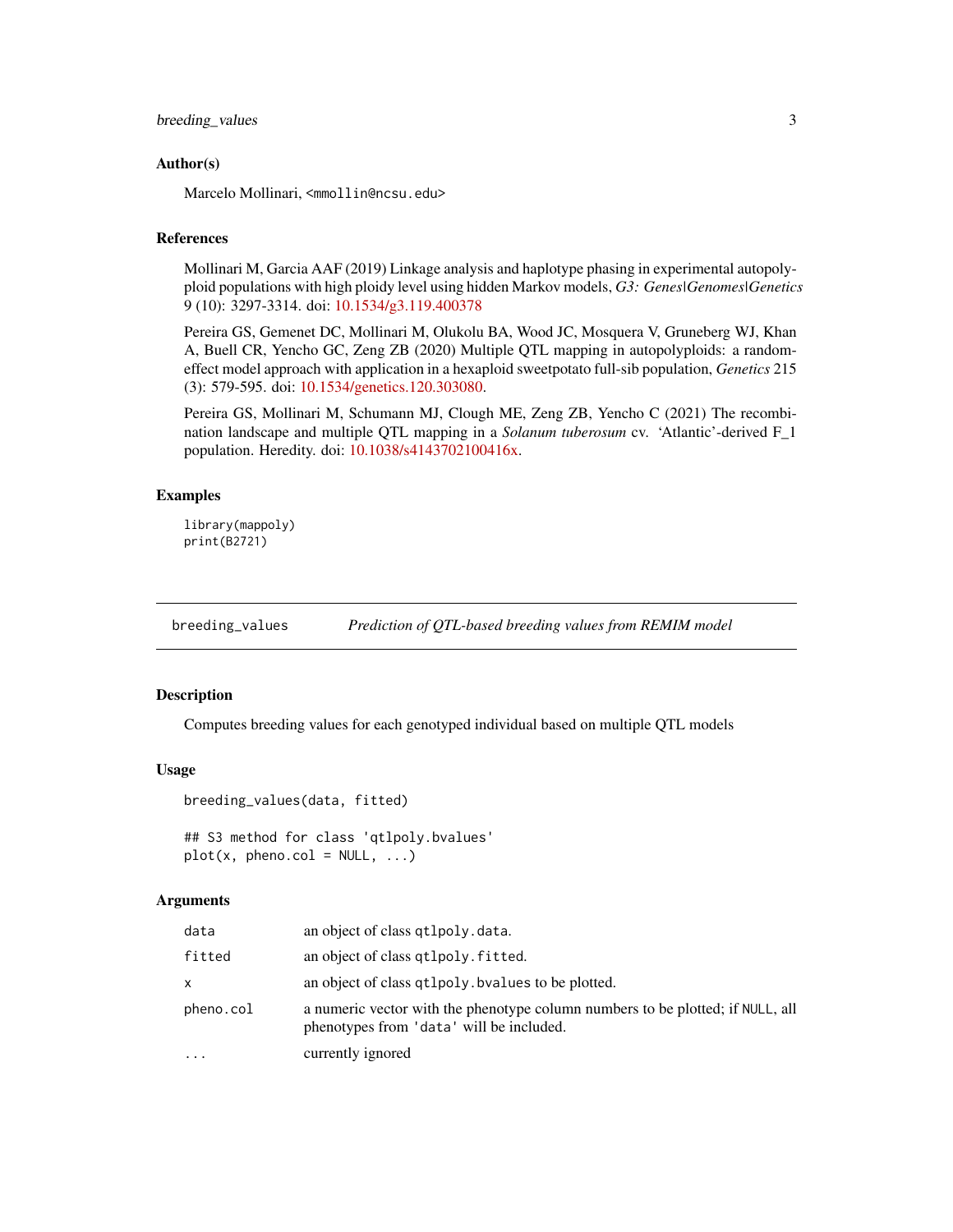#### <span id="page-3-0"></span>Value

An object of class qtlpoly.bvalues which is a list of results for each trait containing the following components:

| pheno.col | a phenotype column number.                             |
|-----------|--------------------------------------------------------|
| y.hat     | a column matrix of breeding value for each individual. |

A ggplot2 histogram with the distribution of breeding values.

## Author(s)

Guilherme da Silva Pereira, <gdasilv@ncsu.edu>

#### References

Pereira GS, Gemenet DC, Mollinari M, Olukolu BA, Wood JC, Mosquera V, Gruneberg WJ, Khan A, Buell CR, Yencho GC, Zeng ZB (2020) Multiple QTL mapping in autopolyploids: a randomeffect model approach with application in a hexaploid sweetpotato full-sib population, *Genetics* 215 (3): 579-595. doi: [10.1534/genetics.120.303080.](https://doi.org/10.1534/genetics.120.303080)

## See Also

[read\\_data](#page-27-1), [fit\\_model](#page-6-1)

plot(y.hat)

```
# Estimate conditional probabilities using mappoly package
 library(mappoly)
 library(qtlpoly)
 genoprob4x = lapply(maps4x[c(5)], calc\_genoprob) #5,7data = read_data(ploidy = 4, geno.prob = genoprob4x, pheno = pheno4x, step = 1)
 # Search for QTL
 remim.mod = remim(data = data, pheno.col = 1, w.size = 15, sig.fwd = 0.0011493379,
sig.bwd = 0.0002284465, d.sint = 1.5, n.classus = 1)# Fit model
 fitted.mod = fit_model(data = data, model = remim.mod, probs = "joint", polygenes = "none")
 # Predict genotypic values
 y.hat = breeding_values(data = data, fitted = fitted.mod)
```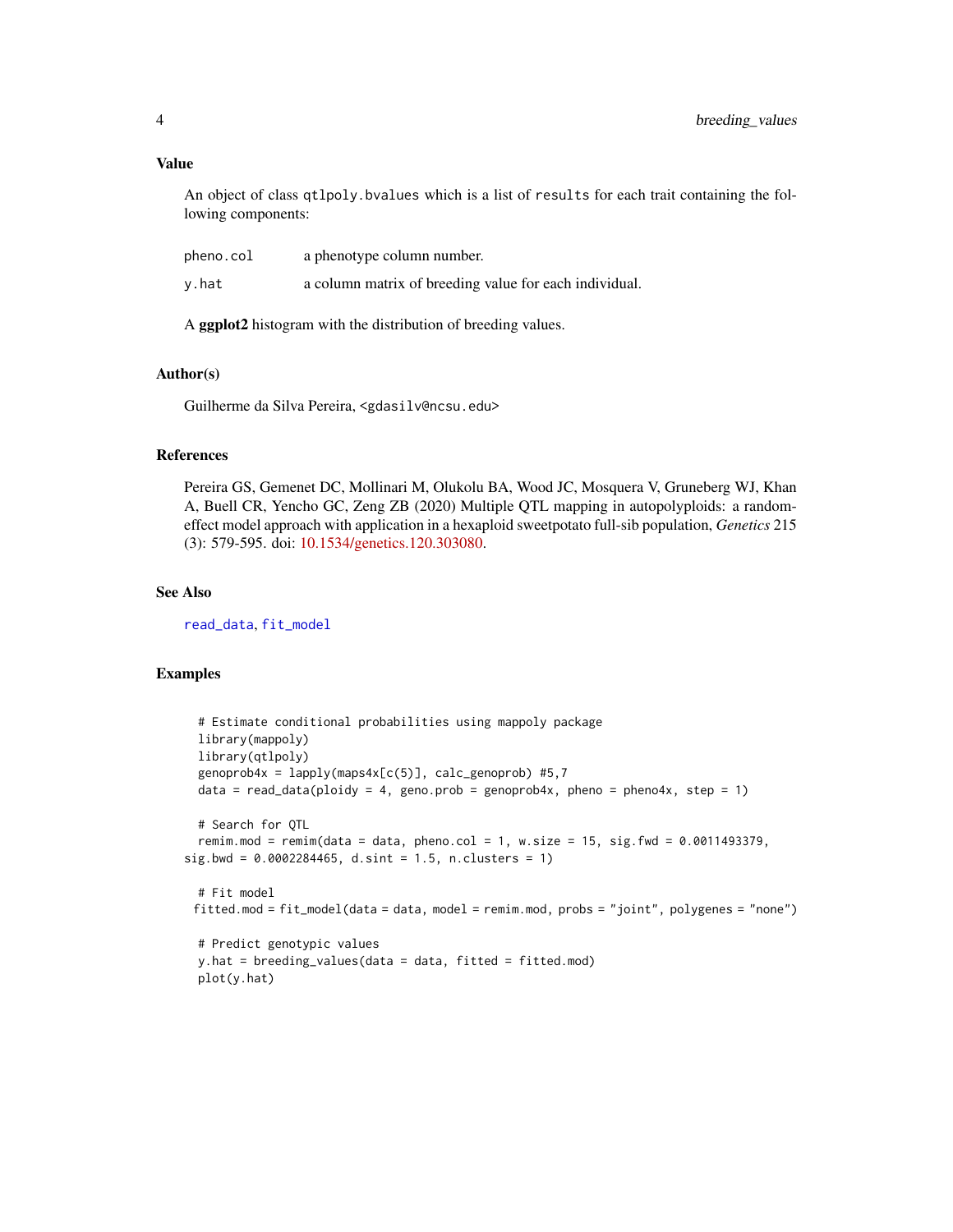<span id="page-4-1"></span><span id="page-4-0"></span>

Performs interval mapping using the single-QTL, fixed-effect model proposed by Hackett et al. (2001).

## Usage

```
feim(
  data = data,pheno.col = NULL,
 w.size = 15,
 sig.load = 7,
 d.sint = 1.5,
 plot = NULL,
 verbose = TRUE
)
## S3 method for class 'qtlpoly.feim'
```
 $print(x, pheno.col = NULL, sint = NULL, ...)$ 

## Arguments

| data         | an object of class qtlpoly.data.                                                                                                                                                                                               |
|--------------|--------------------------------------------------------------------------------------------------------------------------------------------------------------------------------------------------------------------------------|
| pheno.col    | a numeric vector with the phenotype columns to be analyzed; if NULL (default),<br>all phenotypes from 'data' will be included.                                                                                                 |
| w.size       | a number representing the window size (in centiMorgans) to be avoided on either<br>side of QTL already in the model when looking for a new QTL, e.g. 15 (default).                                                             |
| sig.lod      | the vector of desired significance LOD thresholds (usually permutation-based)<br>for declaring a QTL for each trait, e.g. 5 (default); if a single value is provided,<br>the same LOD threshold will be applied to all traits. |
| d.sint       | a d value to subtract from logarithm of the odds $(LOD - d)$ for support interval<br>calculation, e.g. $d = 1.5$ (default) represents approximate 95% support interval.                                                        |
| plot         | a suffix for the file's name containing plots of every algorithm step, e.g. "remim"<br>(default); if NULL, no file is produced.                                                                                                |
| verbose      | if TRUE (default), current progress is shown; if FALSE, no output is produced.                                                                                                                                                 |
| $\mathsf{x}$ | an object of class qtlpoly. feim to be printed.                                                                                                                                                                                |
| sint         | whether "upper" or "lower" support intervals should be printed; if NULL (de-<br>fault), QTL peak information will be printed.                                                                                                  |
| $\cdots$     | currently ignored                                                                                                                                                                                                              |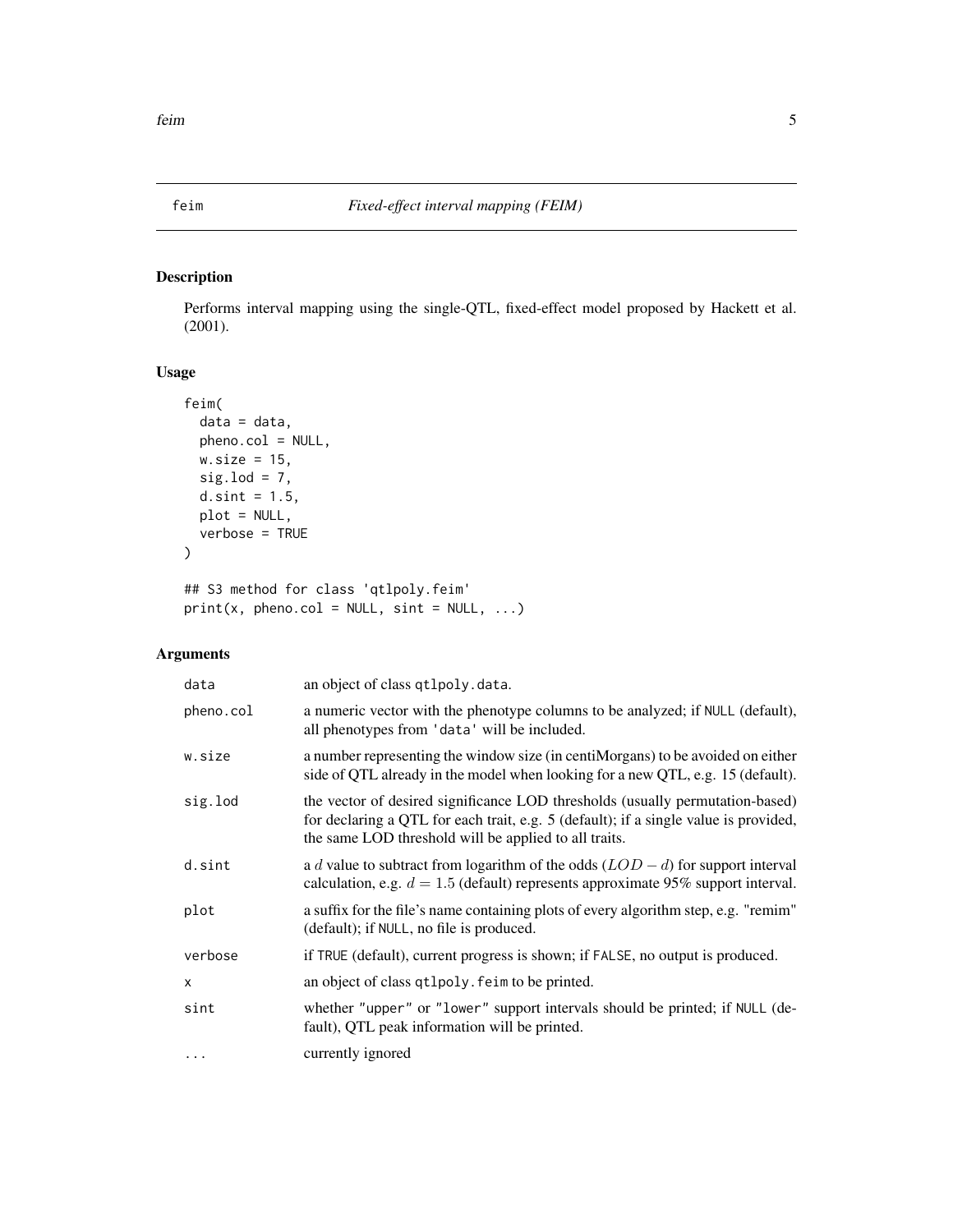## <span id="page-5-0"></span>Value

An object of class qtlpoly.feim which contains a list of results for each trait with the following components:

| pheno.col | a phenotype column number.                                                   |
|-----------|------------------------------------------------------------------------------|
| LRT       | a vector containing LRT values.                                              |
| LOD       | a vector containing LOD scores.                                              |
| AdjR2     | a vector containing adjusted $R^2$ .                                         |
| qtls      | a data frame with information from the mapped QTL.                           |
| lower     | a data frame with information from the lower support interval of mapped QTL. |
| upper     | a data frame with information from the upper support interval of mapped QTL. |

#### Author(s)

Guilherme da Silva Pereira, <gdasilv@ncsu.edu>

## References

Pereira GS, Gemenet DC, Mollinari M, Olukolu BA, Wood JC, Mosquera V, Gruneberg WJ, Khan A, Buell CR, Yencho GC, Zeng ZB (2020) Multiple QTL mapping in autopolyploids: a randomeffect model approach with application in a hexaploid sweetpotato full-sib population, *Genetics* 215 (3): 579-595. doi: [10.1534/genetics.120.303080.](https://doi.org/10.1534/genetics.120.303080)

Hackett CA, Bradshaw JE, McNicol JW (2001) Interval mapping of quantitative trait loci in autotetraploid species, *Genetics* 159: 1819-1832.

## See Also

[permutations](#page-16-1)

```
# Estimate conditional probabilities using mappoly package
library(mappoly)
library(qtlpoly)
genoprob4x = lapply(maps4x[c(5)], calc_genoprob)
data = read_data(ploidy = 4, geno.prob = genoprob4x, pheno = pheno4x, step = 5)
```

```
# Perform remim
feim.mod = feim(data = data, sig.lod = 7)
```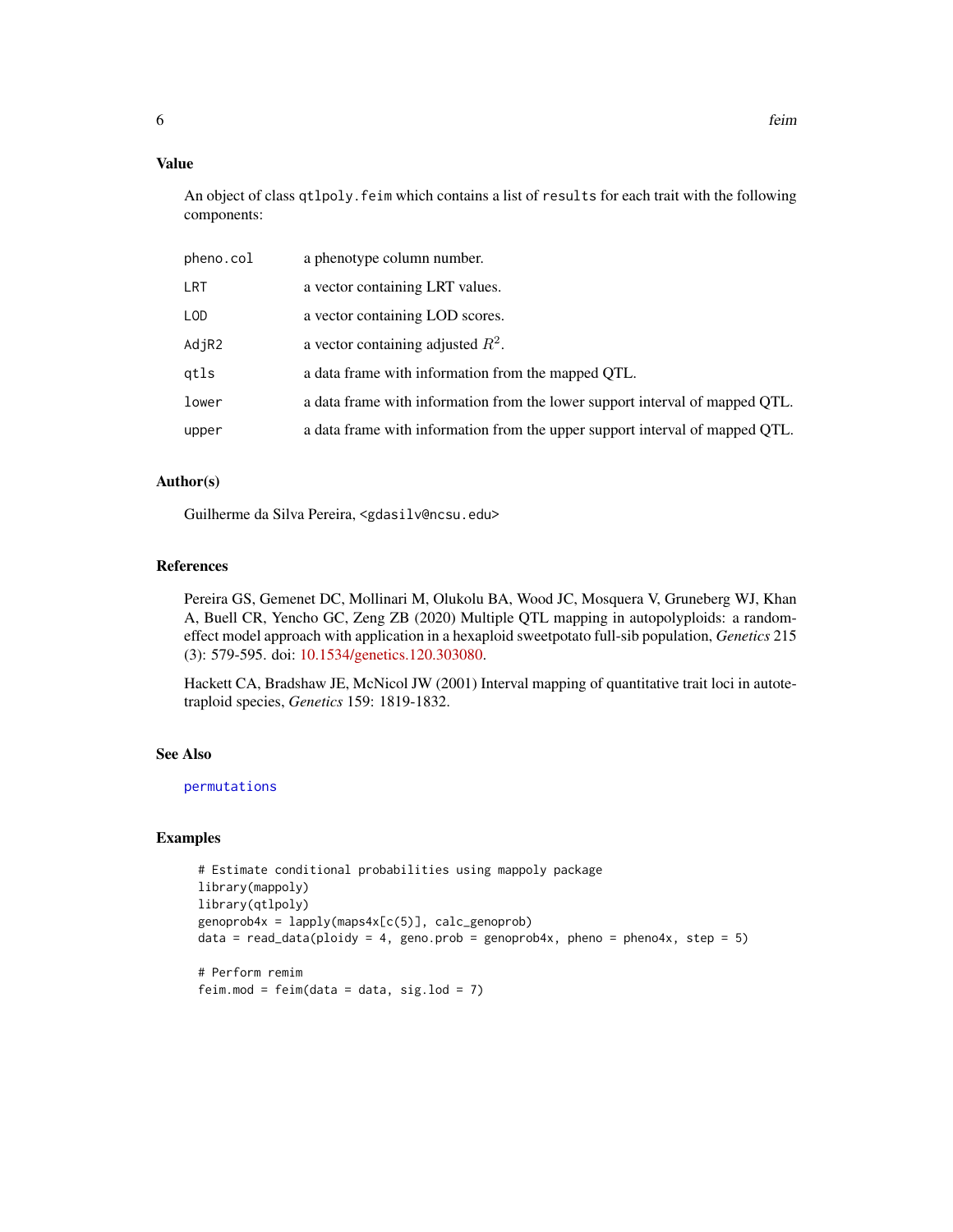<span id="page-6-1"></span><span id="page-6-0"></span>

Fits alternative multiple QTL models by performing variance component estimation using REML.

## Usage

```
fit_model(
  data,
  model,
  probs = "joint",
  polygenes = "none",
  keep = TRUE,
  verbose = TRUE,
  pheno.col = NULL
\mathcal{E}
```
## S3 method for class 'qtlpoly.fitted' summary(object, pheno.col = NULL, ...)

## Arguments

| data      | an object of class qtlpoly.data.                                                                                                          |
|-----------|-------------------------------------------------------------------------------------------------------------------------------------------|
| model     | an object of class qtlpoly.profile or qtlpoly.remim.                                                                                      |
| probs     | a character string indicating if either "joint" (genotypes) or "marginal" (parental<br>gametes) conditional probabilities should be used. |
| polygenes | a character string indicating if either "none", "most" or "all" QTL should be<br>used as polygenes.                                       |
| keep      | if TRUE (default), stores all matrices and estimates from fitted model; if FALSE,<br>nothing is stored.                                   |
| verbose   | if TRUE (default), current progress is shown; if FALSE, no output is produced.                                                            |
| pheno.col | a numeric vector with the phenotype column numbers to be summarized; if NULL<br>(default), all phenotypes from 'data' will be included.   |
| object    | an object of class qtlpoly. fitted to be summarized.                                                                                      |
| $\ldots$  | currently ignored                                                                                                                         |

## Value

An object of class qtlpoly.fitted which contains a list of results for each trait with the following components:

| pheno.col | a phenotype column number.                         |
|-----------|----------------------------------------------------|
| fitted    | a sommer object of class mer.                      |
| gtls      | a data frame with information from the mapped QTL. |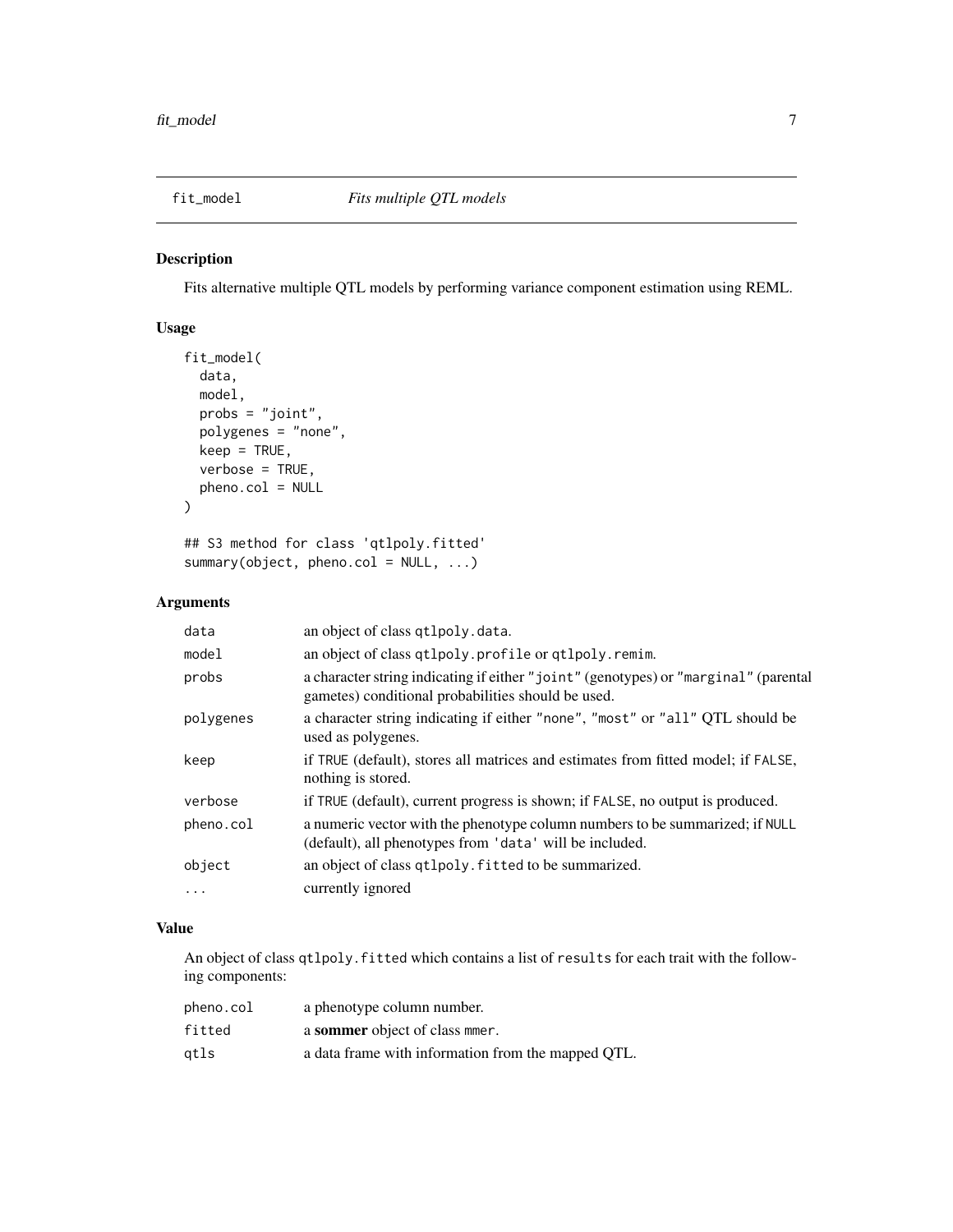#### <span id="page-7-0"></span>Author(s)

Guilherme da Silva Pereira, <gdasilv@ncsu.edu>

## References

Covarrubias-Pazaran G (2016) Genome-assisted prediction of quantitative traits using the R package sommer. *PLoS ONE* 11 (6): 1–15. doi: [10.1371/journal.pone.0156744.](https://doi.org/10.1371/journal.pone.0156744)

Pereira GS, Gemenet DC, Mollinari M, Olukolu BA, Wood JC, Mosquera V, Gruneberg WJ, Khan A, Buell CR, Yencho GC, Zeng ZB (2020) Multiple QTL mapping in autopolyploids: a randomeffect model approach with application in a hexaploid sweetpotato full-sib population, *Genetics* 215 (3): 579-595. doi: [10.1534/genetics.120.303080.](https://doi.org/10.1534/genetics.120.303080)

#### See Also

[read\\_data](#page-27-1), [remim](#page-30-1)

#### Examples

```
# Estimate conditional probabilities using mappoly package
 library(mappoly)
 library(qtlpoly)
 genoprob4x = \text{lapply}(maps4x[c(5)], calc\_genoprob)data = read_data(ploidy = 4, geno.prob = genoprob4x, pheno = pheno4x, step = 1)
 # Search for QTL
 remim.mod = remim(data = data, pheno.col = 1, w.size = 15, sig.fwd = 0.0011493379,
sig.bwd = 0.0002284465, d.sint = 1.5, n.clusters = 1)
 # Fit model
 fitted.mod = fit_model(data=data, model=remim.mod, probs="joint", polygenes="none")
```
<span id="page-7-1"></span>

hexafake *Simulated autohexaploid dataset.*

#### Description

A dataset of a hypothetical autohexaploid full-sib population containing three homology groups

#### Usage

hexafake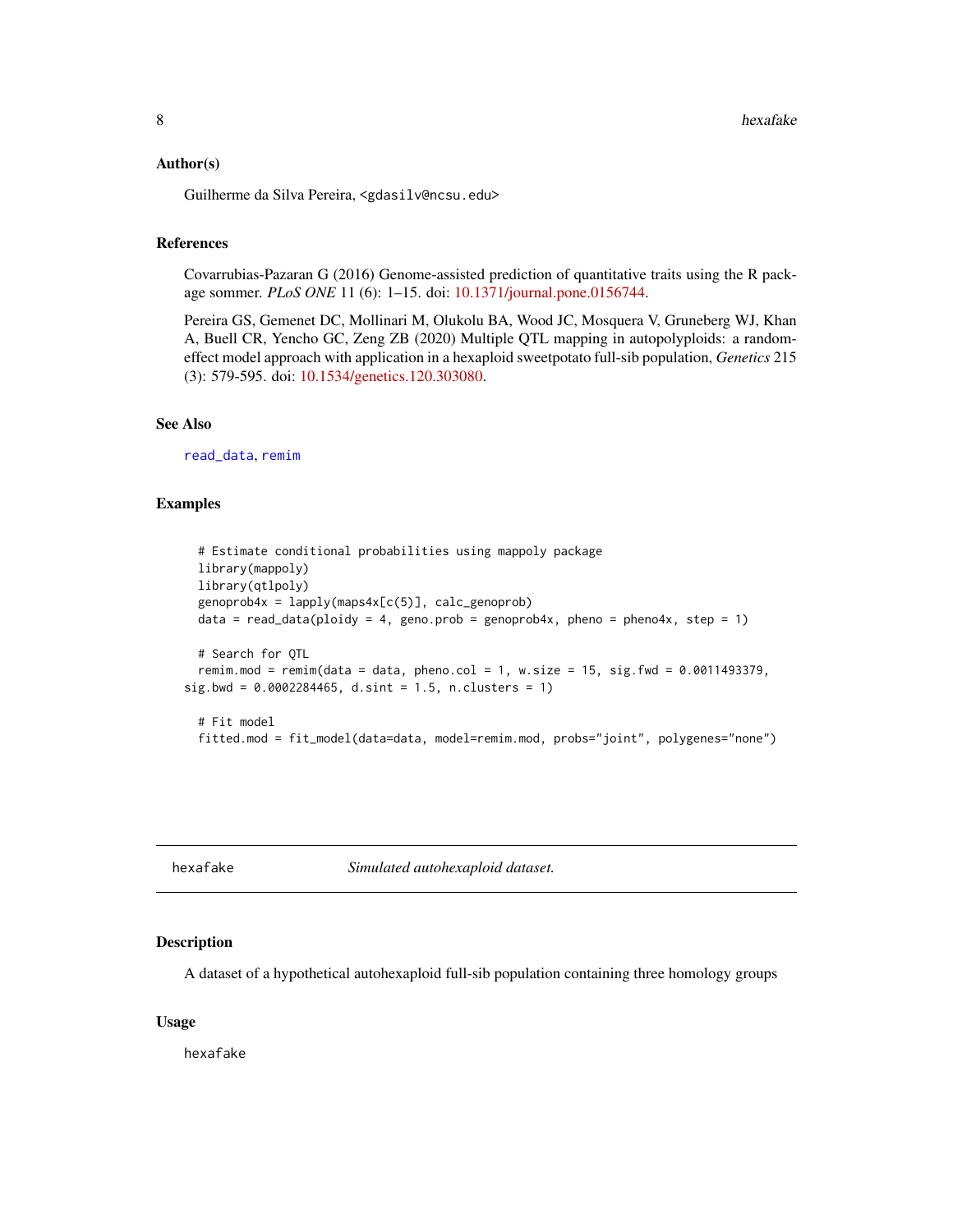#### hexafake 9

## Format

An object of class mappoly.data which contains a list with the following components:

**plody** ploidy level  $= 6$ 

n.ind number individuals = 300

**n.mrk** total number of markers  $= 1500$ 

ind.names the names of the individuals

mrk.names the names of the markers

dosage.p1 a vector containing the dosage in parent P for all n.mrk markers

dosage.p2 a vector containing the dosage in parent Q for all n.mrk markers

- chrom a vector indicating the chromosome each marker belongs. Zero indicates that the marker was not assigned to any chromosome
- genome.pos Physical position of the markers into the sequence
- geno.dose a matrix containing the dosage for each markers (rows) for each individual (columns). Missing data are represented by  $ploidy^\text{level} + 1 = 7$
- n.phen There are no phenotypes in this simulation
- phen There are no phenotypes in this simulation
- chisq.pval vector containing p-values for all markers associated to the chi-square test for the expected segregation patterns under Mendelian segregation

## Author(s)

Marcelo Mollinari, <mmollin@ncsu.edu>

#### References

Mollinari M, Garcia AAF (2019) Linkage analysis and haplotype phasing in experimental autopolyploid populations with high ploidy level using hidden Markov models, *G3: Genes|Genomes|Genetics* 9 (10): 3297-3314. doi: [10.1534/g3.119.400378](https://doi.org/10.1534/g3.119.400378)

#### Examples

library(mappoly) plot(hexafake)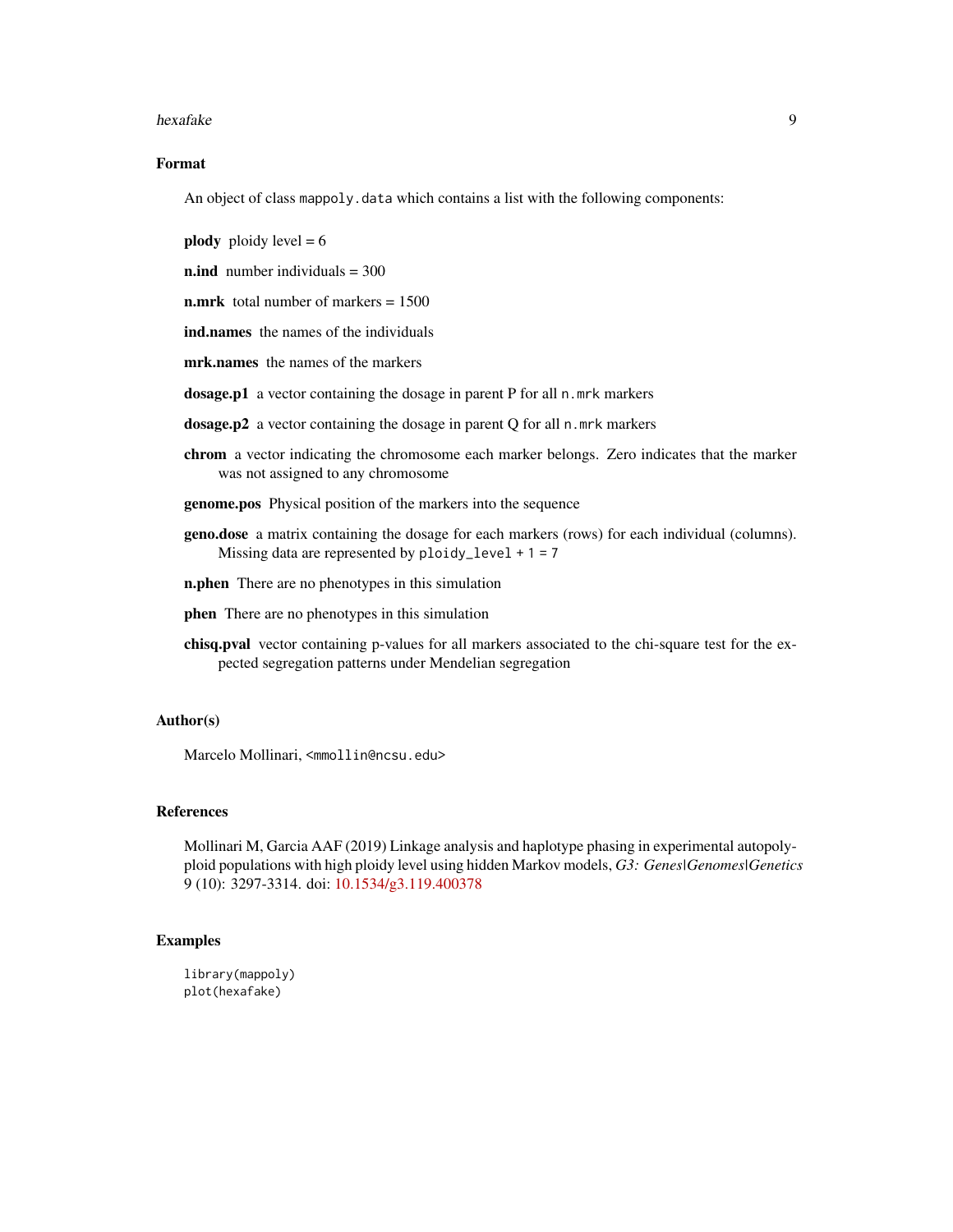<span id="page-9-0"></span>

A real autotetraploid potato map containing 12 homology groups from a tetraploid potato full-sib family (Atlantic x B1829-5).

#### Usage

maps4x

## Format

An object of class "mappoly.map" from the package **mappoly**, which is a list of 12 linkage groups (LGs)

#### Author(s)

Marcelo Mollinari, <mmollin@ncsu.edu>

#### References

Pereira GS, Gemenet DC, Mollinari M, Olukolu BA, Wood JC, Mosquera V, Gruneberg WJ, Khan A, Buell CR, Yencho GC, Zeng ZB (2019) Multiple QTL mapping in autopolyploids: a randomeffect model approach with application in a hexaploid sweetpotato full-sib population, *Genetics* 215 (3): 579-595. doi: [10.1534/genetics.120.303080.](https://doi.org/10.1534/genetics.120.303080)

Mollinari M, Garcia AAF (2019) Linkage analysis and haplotype phasing in experimental autopolyploid populations with high ploidy level using hidden Markov models, *G3: Genes|Genomes|Genetics* 9 (10): 3297-3314. doi: [10.1534/g3.119.400378](https://doi.org/10.1534/g3.119.400378)

Pereira GS, Mollinari M, Schumann MJ, Clough ME, Zeng ZB, Yencho C (2021) The recombination landscape and multiple QTL mapping in a *Solanum tuberosum* cv. 'Atlantic'-derived F\_1 population. Heredity. doi: [10.1038/s4143702100416x.](https://doi.org/10.1038/s41437-021-00416-x)

#### See Also

[hexafake](#page-7-1), [pheno6x](#page-19-1)

#### Examples

library(mappoly) plot\_map\_list(maps4x)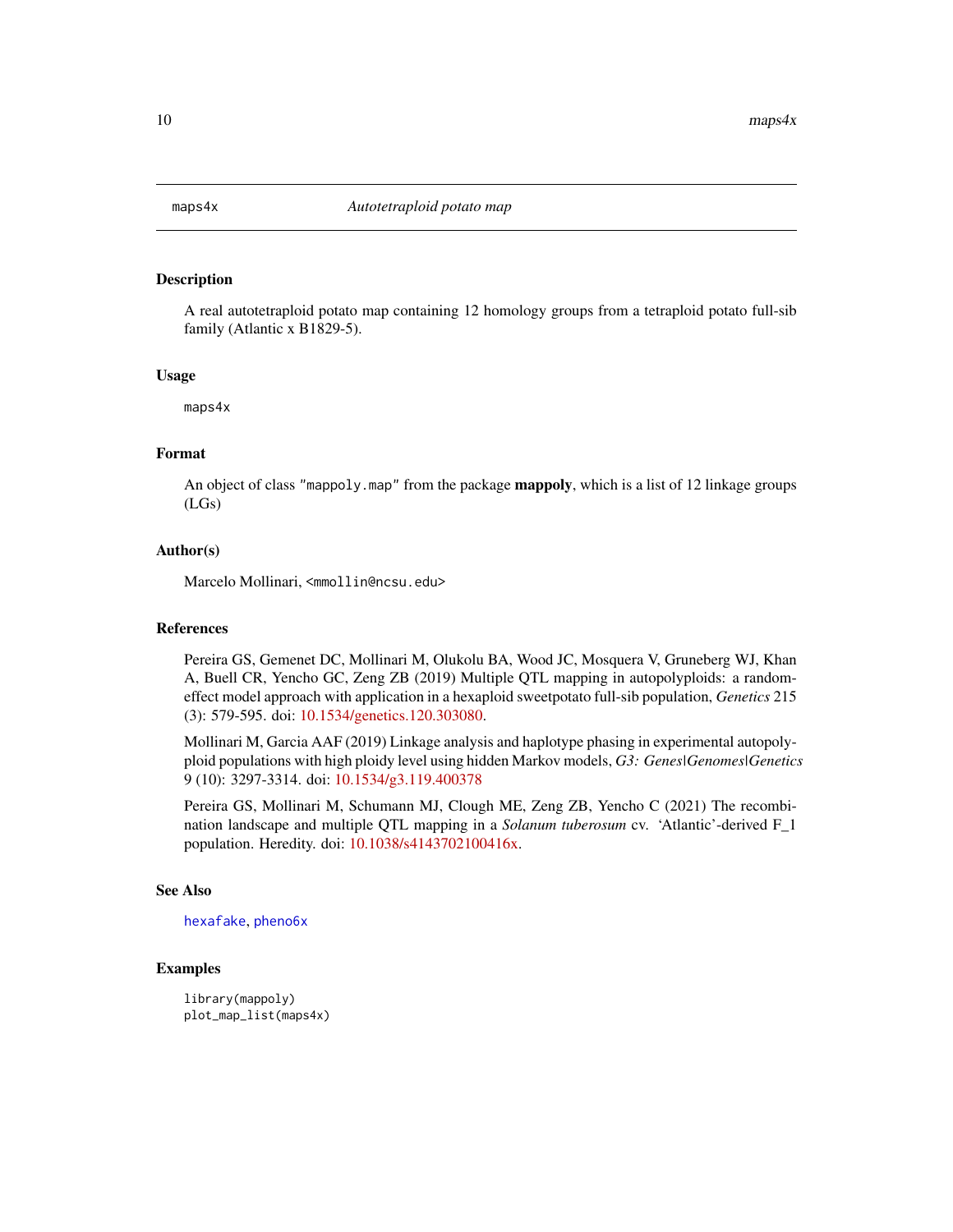<span id="page-10-1"></span><span id="page-10-0"></span>

A simulated map containing three homology groups of a hypotetical cross between two autohexaploid individuals.

#### Usage

maps6x

## Format

An object of class "mappoly.map" from the package **mappoly**, which is a list of three linkage groups (LGs):

LG 1 538 markers distributed along 112.2 cM

LG 2 329 markers distributed along 54.6 cM

LG 3 443 markers distributed along 98.2 cM

#### Author(s)

Marcelo Mollinari, <mmollin@ncsu.edu>

## References

Pereira GS, Gemenet DC, Mollinari M, Olukolu BA, Wood JC, Mosquera V, Gruneberg WJ, Khan A, Buell CR, Yencho GC, Zeng ZB (2019) Multiple QTL mapping in autopolyploids: a randomeffect model approach with application in a hexaploid sweetpotato full-sib population, *Genetics* 215 (3): 579-595. doi: [10.1534/genetics.120.303080.](https://doi.org/10.1534/genetics.120.303080)

Mollinari M, Garcia AAF (2019) Linkage analysis and haplotype phasing in experimental autopolyploid populations with high ploidy level using hidden Markov models, *G3: Genes|Genomes|Genetics* 9 (10): 3297-3314. doi: [10.1534/g3.119.400378](https://doi.org/10.1534/g3.119.400378)

## See Also

[hexafake](#page-7-1), [pheno6x](#page-19-1)

```
library(mappoly)
plot_map_list(maps6x)
```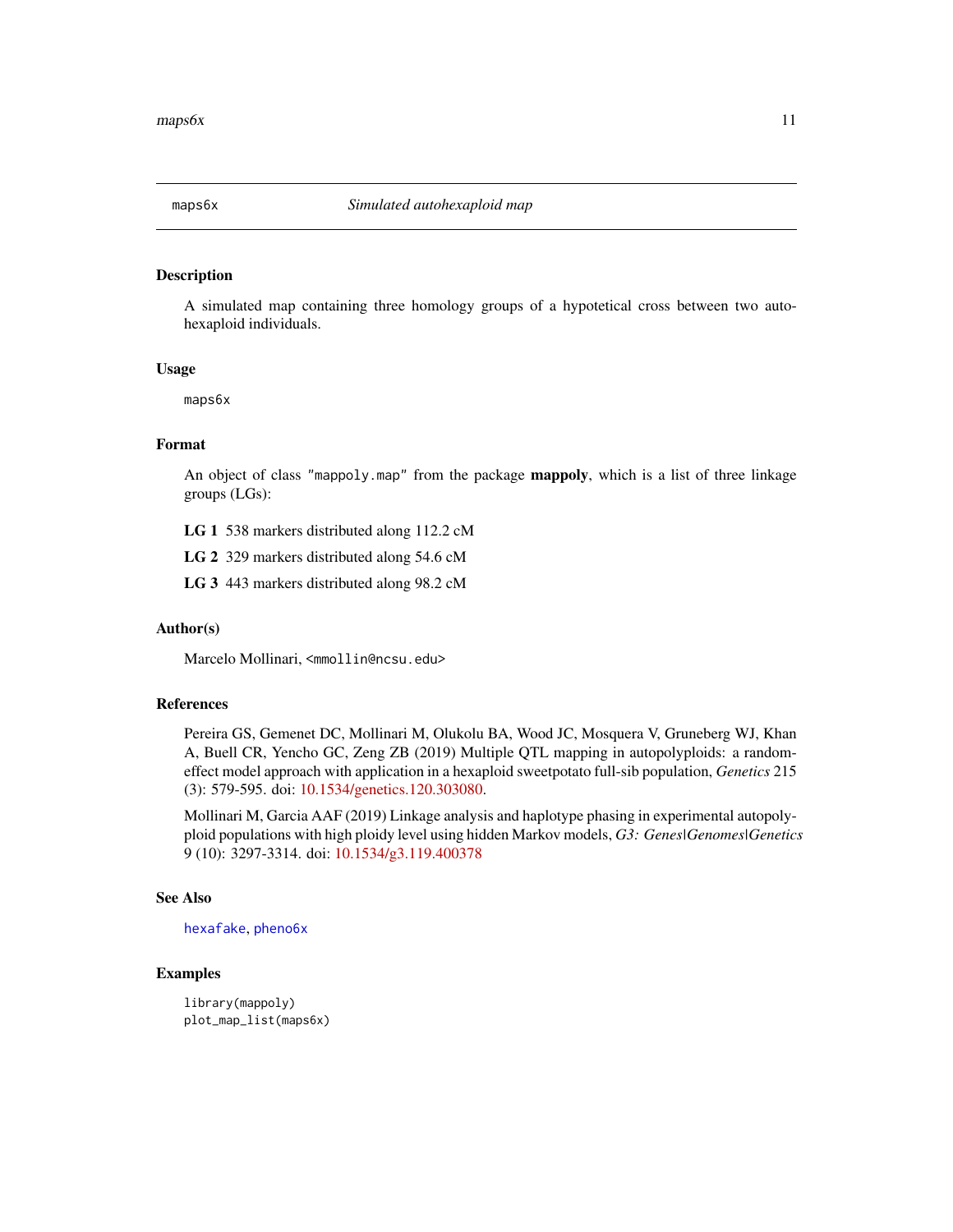<span id="page-11-0"></span>

Adds or removes QTL manually from a given model.

## Usage

```
modify_qtl(
  model,
  pheno.col = NULL,
  add.qtl = NULL,drop.qtl = NULL,verbose = TRUE
\mathcal{E}## S3 method for class 'qtlpoly.modify'
print(x, pheno.col = NULL, ...)
```
## Arguments

| model        | an object of class qt1poly. model containing the QTL to be modified.           |
|--------------|--------------------------------------------------------------------------------|
| pheno.col    | a phenotype column number whose model will be modified or printed.             |
| add.qtl      | a marker position number to be added.                                          |
| drop.gtl     | a marker position number to be removed.                                        |
| verbose      | if TRUE (default), current progress is shown; if FALSE, no output is produced. |
| $\mathsf{x}$ | an object of class qtlpoly. modify to be printed.                              |
| .            | currently ignored                                                              |

#### Value

An object of class qtlpoly.modify which contains a list of results for each trait with the following components:

| pheno.col | a phenotype column number.                                  |
|-----------|-------------------------------------------------------------|
| stat      | a vector containing values from score statistics.           |
| pval      | a vector containing <i>p</i> -values from score statistics. |
| atls      | a data frame with information from the mapped OTL.          |

#### Author(s)

Guilherme da Silva Pereira, <gdasilv@ncsu.edu>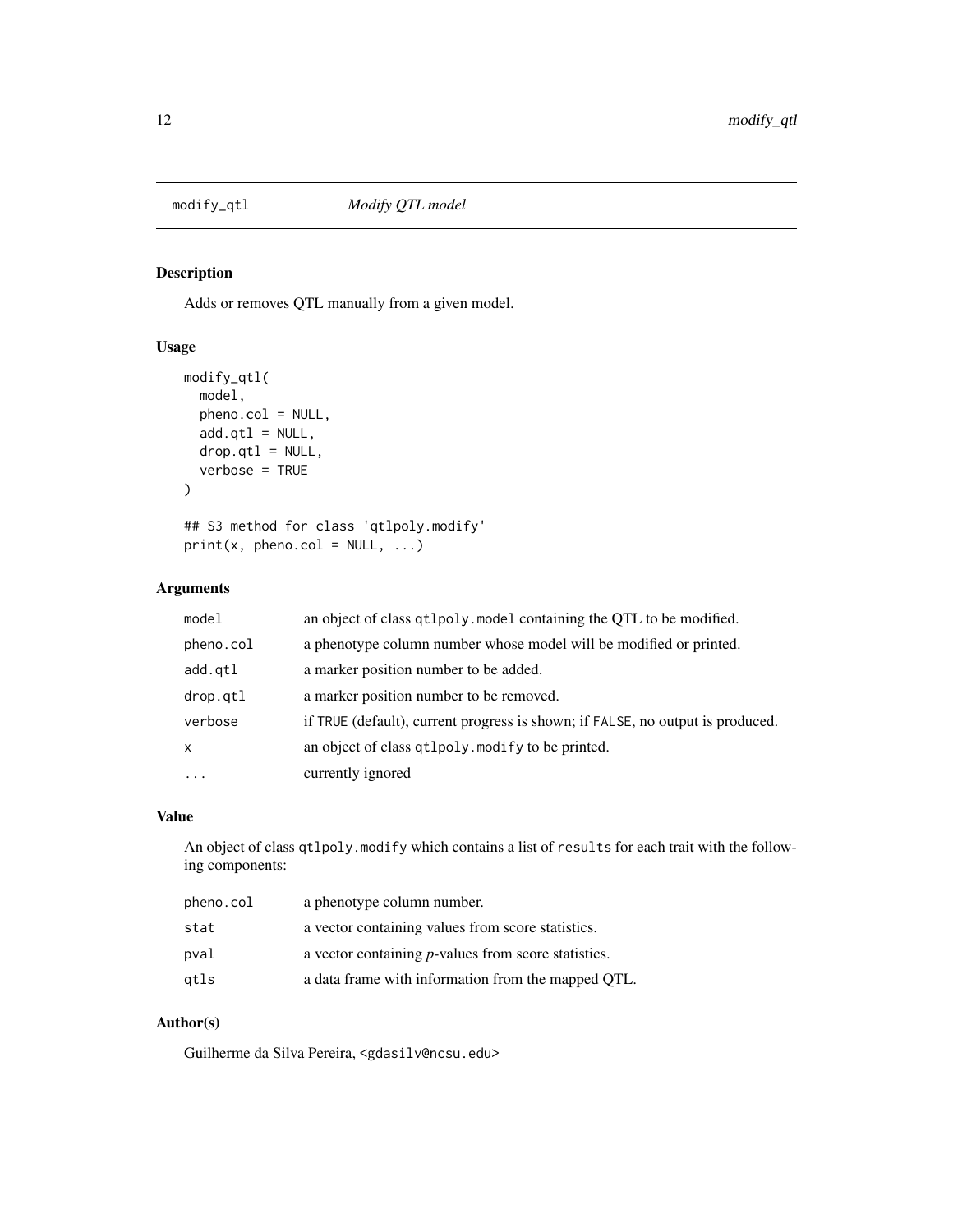## <span id="page-12-0"></span>null\_model 13

## References

Pereira GS, Gemenet DC, Mollinari M, Olukolu BA, Wood JC, Mosquera V, Gruneberg WJ, Khan A, Buell CR, Yencho GC, Zeng ZB (2020) Multiple QTL mapping in autopolyploids: a randomeffect model approach with application in a hexaploid sweetpotato full-sib population, *Genetics* 215 (3): 579-595. doi: [10.1534/genetics.120.303080.](https://doi.org/10.1534/genetics.120.303080)

## See Also

[read\\_data](#page-27-1), [remim](#page-30-1)

#### Examples

```
# Estimate conditional probabilities using mappoly package
 library(mappoly)
 library(qtlpoly)
 genoprob4x = lapply(maps4x[c(5)], calc_genoprob)
 data = read_data(ploidy = 4, geno.prob = genoprob4x, pheno = pheno4x, step = 1)
 # Search for QTL
 remim.mod = remim(data = data, pheno.col = 1, w.size = 15, sig.fwd = 0.0011493379,
sig.bwd = 0.0002284465, d.sint = 1.5, n.classus = 1)# Modify model
```

```
modified.mod = modify_qtl(model = remim.mod, pheno.col = 1, drop.qtl = 18)
```
<span id="page-12-1"></span>null\_model *Null model*

## Description

Creates a null model (with no QTL) for each trait.

#### Usage

```
null_model(
  data,
  offset.data = NULL,
  pheno.col = NULL,
  n.clusters = NULL,
  plot = NULL,
  verbose = TRUE
)
## S3 method for class 'qtlpoly.null'
print(x, pheno.col = NULL, ...)
```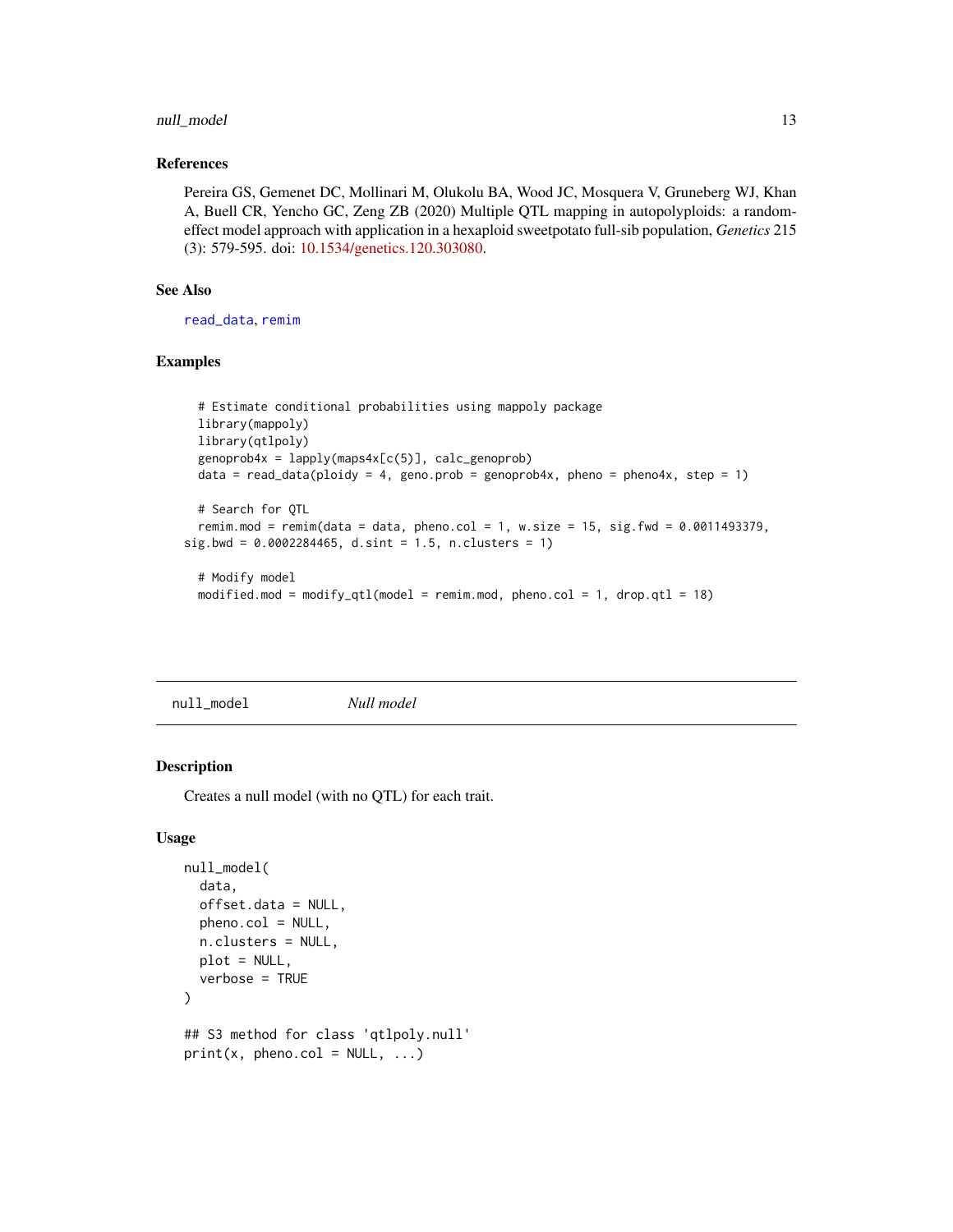## <span id="page-13-0"></span>Arguments

| data        | an object of class qtlpoly.data.                                                                                                               |
|-------------|------------------------------------------------------------------------------------------------------------------------------------------------|
| offset.data | a data frame with the same dimensions of data \$pheno containing offset vari-<br>ables; if NULL (default), no offset variables are considered. |
| pheno.col   | a numeric vector with the phenotype columns to be analyzed; if NULL, all phe-<br>notypes from 'data' will be included.                         |
| n.clusters  | number of parallel processes to spawn.                                                                                                         |
| plot        | a suffix for the file's name containing simple plots of every QTL search round,<br>e.g. "null" (default); if NULL, no file is produced.        |
| verbose     | if TRUE (default), current progress is shown; if FALSE, no output is produced.                                                                 |
| X           | an object of class qt1poly. null to be printed.                                                                                                |
| $\cdots$    | currently ignored                                                                                                                              |

#### Value

An object of class qtlpoly.null which contains a list of results for each trait with the following components:

| pheno.col | a phenotype column number.                                              |
|-----------|-------------------------------------------------------------------------|
| stat      | a vector containing values from score statistics.                       |
| pval      | a vector containing <i>p</i> -values from score statistics.             |
| atls      | a data frame with information from the mapped QTL (NULL at this point). |

## Author(s)

Guilherme da Silva Pereira, <gdasilv@ncsu.edu>

## References

Pereira GS, Gemenet DC, Mollinari M, Olukolu BA, Wood JC, Mosquera V, Gruneberg WJ, Khan A, Buell CR, Yencho GC, Zeng ZB (2020) Multiple QTL mapping in autopolyploids: a randomeffect model approach with application in a hexaploid sweetpotato full-sib population, *Genetics* 215 (3): 579-595. doi: [10.1534/genetics.120.303080.](https://doi.org/10.1534/genetics.120.303080)

Qu L, Guennel T, Marshall SL (2013) Linear score tests for variance components in linear mixed models and applications to genetic association studies. *Biometrics* 69 (4): 883–92.

## See Also

[read\\_data](#page-27-1)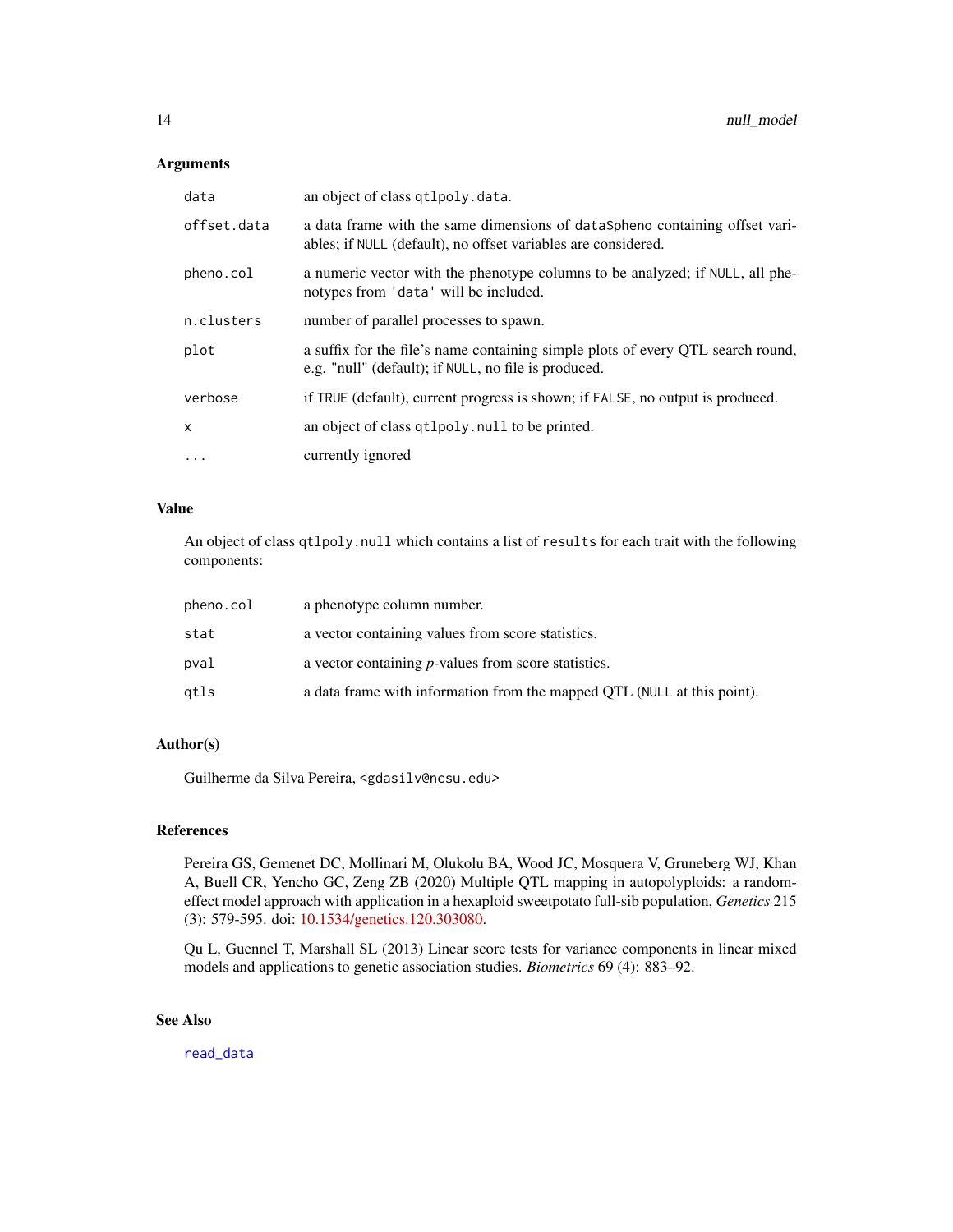## <span id="page-14-0"></span>optimize\_qtl 15

## Examples

```
# Estimate conditional probabilities using mappoly package
library(mappoly)
library(qtlpoly)
genoprob4x = lapply(maps4x[c(5)], calc_genoprob)
data = read_data(ploidy = 4, geno.prob = genoprob4x, pheno = pheno4x, step = 1)
# Build null models
nullmod = null_model(data = data, phonecol = 1, n.classes = 1)
```
optimize\_qtl *Model optimization*

## Description

Tests each QTL at a time and updates its position (if it changes) or drops the QTL (if non-significant).

## Usage

```
optimize_qtl(
  data,
  offset.data = NULL,
 model,
  sig.bwd = 0.05,
  score.null = NULL,
  polygenes = FALSE,
 n.clusters = NULL,
 plot = NULL,
  verbose = TRUE
)
## S3 method for class 'qtlpoly.optimize'
print(x, pheno,col = NULL, ...)
```
## Arguments

| data        | an object of class qtlpoly.data.                                                                                                              |
|-------------|-----------------------------------------------------------------------------------------------------------------------------------------------|
| offset.data | a data frame with the same dimensions of data\$pheno containing offset vari-<br>ables; if NULL (default), no offset variables are considered. |
| model       | an object of class $\alpha$ t lpoly. model containing the OTL to be optimized.                                                                |
| sig.bwd     | the desired score-based $p$ -value threshold for backward elimination, e.g. 0.0001<br>(default).                                              |
| score.null  | an object of class qt1poly. null with results of score statistics from resampling.                                                            |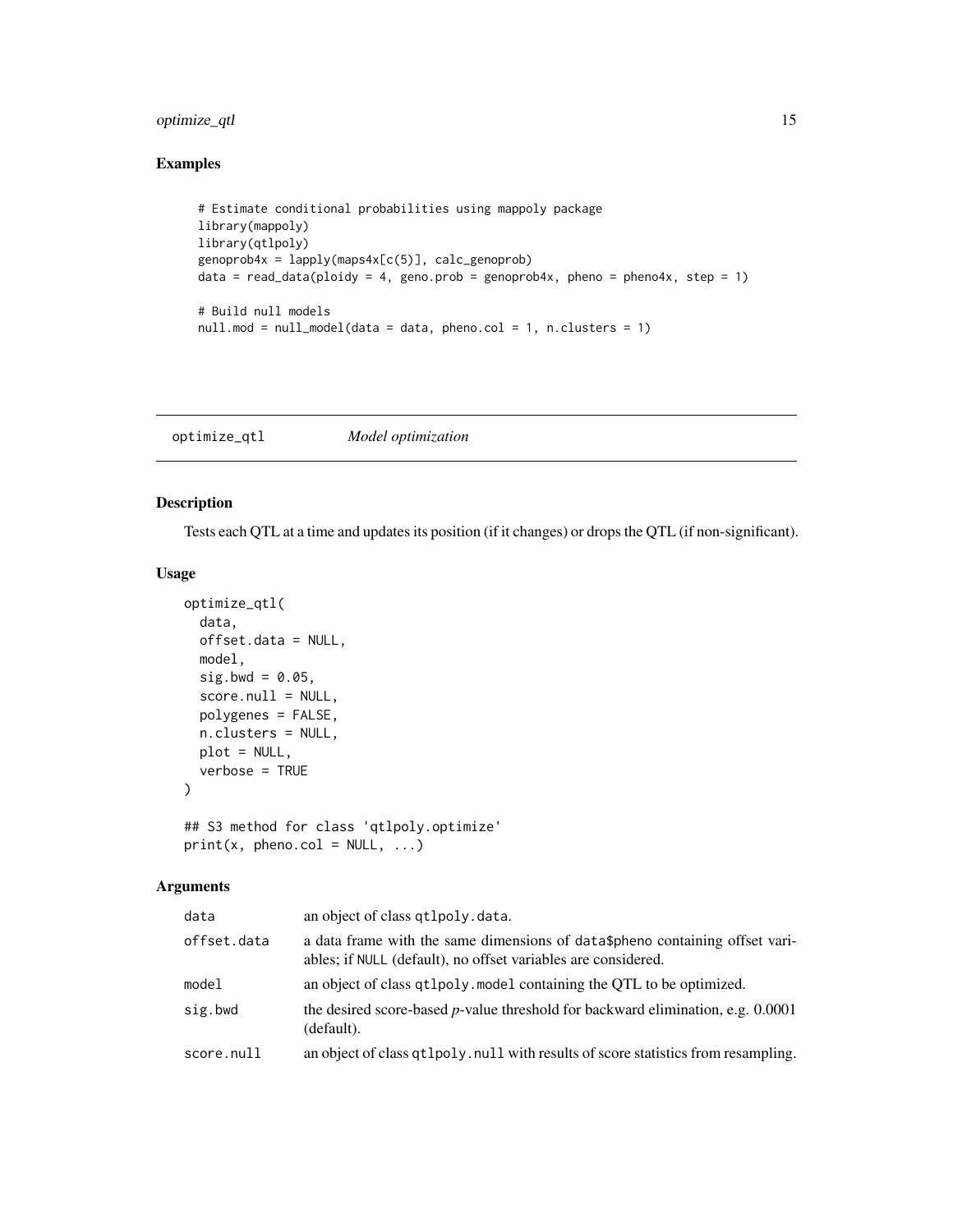<span id="page-15-0"></span>

| polygenes    | if TRUE all QTL but the one being tested are treated as a single polygenic effect,<br>if FALSE (default) all QTL effect variances have to estimated. |
|--------------|------------------------------------------------------------------------------------------------------------------------------------------------------|
| n.clusters   | number of parallel processes to spawn.                                                                                                               |
| plot         | a suffix for the file's name containing plots of every QTL optimization round,<br>e.g. "optimize" (default); if NULL, no file is produced.           |
| verbose      | if TRUE (default), current progress is shown; if FALSE, no output is produced.                                                                       |
| $\mathsf{x}$ | an object of class qtlpoly. optimize to be printed.                                                                                                  |
| pheno.col    | a numeric vector with the phenotype columns to be printed; if NULL, all pheno-<br>types from 'data' will be included.                                |
| $\ddotsc$    | currently ignored                                                                                                                                    |

## Value

An object of class qtlpoly.optimize which contains a list of results for each trait with the following components:

| pheno.col | a phenotype column number.                                  |
|-----------|-------------------------------------------------------------|
| stat      | a vector containing values from score statistics.           |
| pval      | a vector containing <i>p</i> -values from score statistics. |
| qtls      | a data frame with information from the mapped QTL.          |

#### Author(s)

Guilherme da Silva Pereira, <gdasilv@ncsu.edu>

## References

Pereira GS, Gemenet DC, Mollinari M, Olukolu BA, Wood JC, Mosquera V, Gruneberg WJ, Khan A, Buell CR, Yencho GC, Zeng ZB (2020) Multiple QTL mapping in autopolyploids: a randomeffect model approach with application in a hexaploid sweetpotato full-sib population, *Genetics* 215 (3): 579-595. doi: [10.1534/genetics.120.303080.](https://doi.org/10.1534/genetics.120.303080)

Qu L, Guennel T, Marshall SL (2013) Linear score tests for variance components in linear mixed models and applications to genetic association studies. *Biometrics* 69 (4): 883–92.

Zou F, Fine JP, Hu J, Lin DY (2004) An efficient resampling method for assessing genome-wide statistical significance in mapping quantitative trait loci. *Genetics* 168 (4): 2307-16. doi: [10.1534/](https://doi.org/10.1534/genetics.104.031427) [genetics.104.031427](https://doi.org/10.1534/genetics.104.031427)

## See Also

[read\\_data](#page-27-1), [null\\_model](#page-12-1), [search\\_qtl](#page-32-1)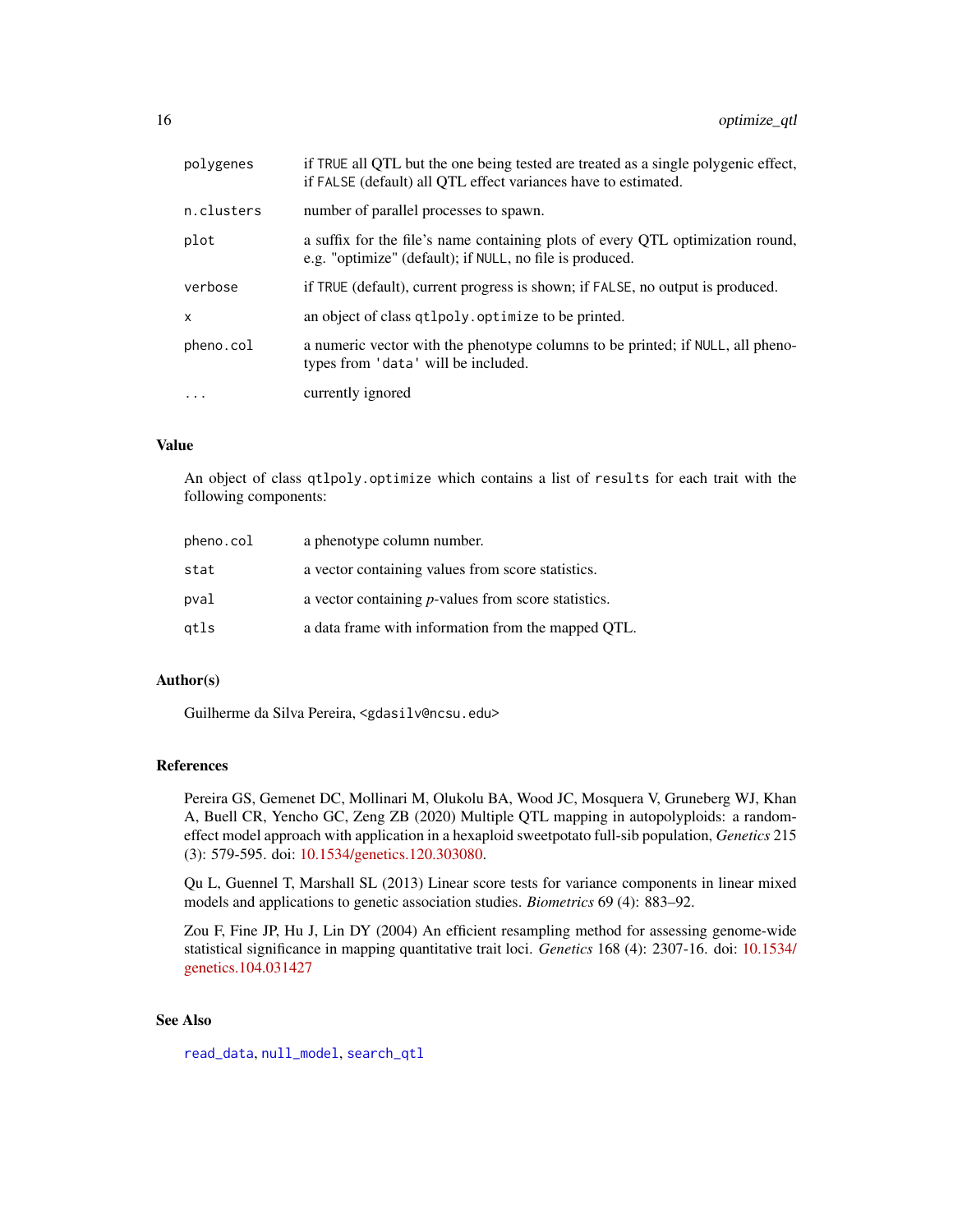## <span id="page-16-0"></span>permutations 17

#### Examples

```
# Estimate conditional probabilities using mappoly package
 library(mappoly)
 library(qtlpoly)
 genoprob4x = \text{lapply}(maps4x[c(5)], calc\_genoprob)data = read_data(ploidy = 4, geno.prob = genoprob4x, pheno = pheno4x, step = 1)
 # Build null model
 nullmod = null_model(data = data, phonecol = 1, n.classers = 1)# Perform forward search
 search.mod = search_qtl(data = data, model = null.mod,w.size = 15, sig.fwd = 0.01, n.clusters = 1)
 # Optimize model
 optimize.mod = optimize_qtl(data = data, model = search.mod, sig.bwd = 0.0001, n.clusters = 1)
```
<span id="page-16-1"></span>

permutations *Fixed-effect interval mapping (FEIM) model permutations*

#### Description

Stores maximum LOD scores for a number of permutations of given phenotypes.

#### Usage

```
permutations(
  data,
  offset.data = NULL,
 pheno.col = NULL,
 n.sim = 1000,
 probs = c(0.9, 0.95),
  n.clusters = NULL,
  seed = 123,
  verbose = TRUE
\lambda## S3 method for class 'qtlpoly.perm'
print(x, pheno.col = NULL, probs = c(0.9, 0.95), ...)
## S3 method for class 'qtlpoly.perm'
plot(x, pheno.col = NULL, probs = c(0.9, 0.95), ...)
```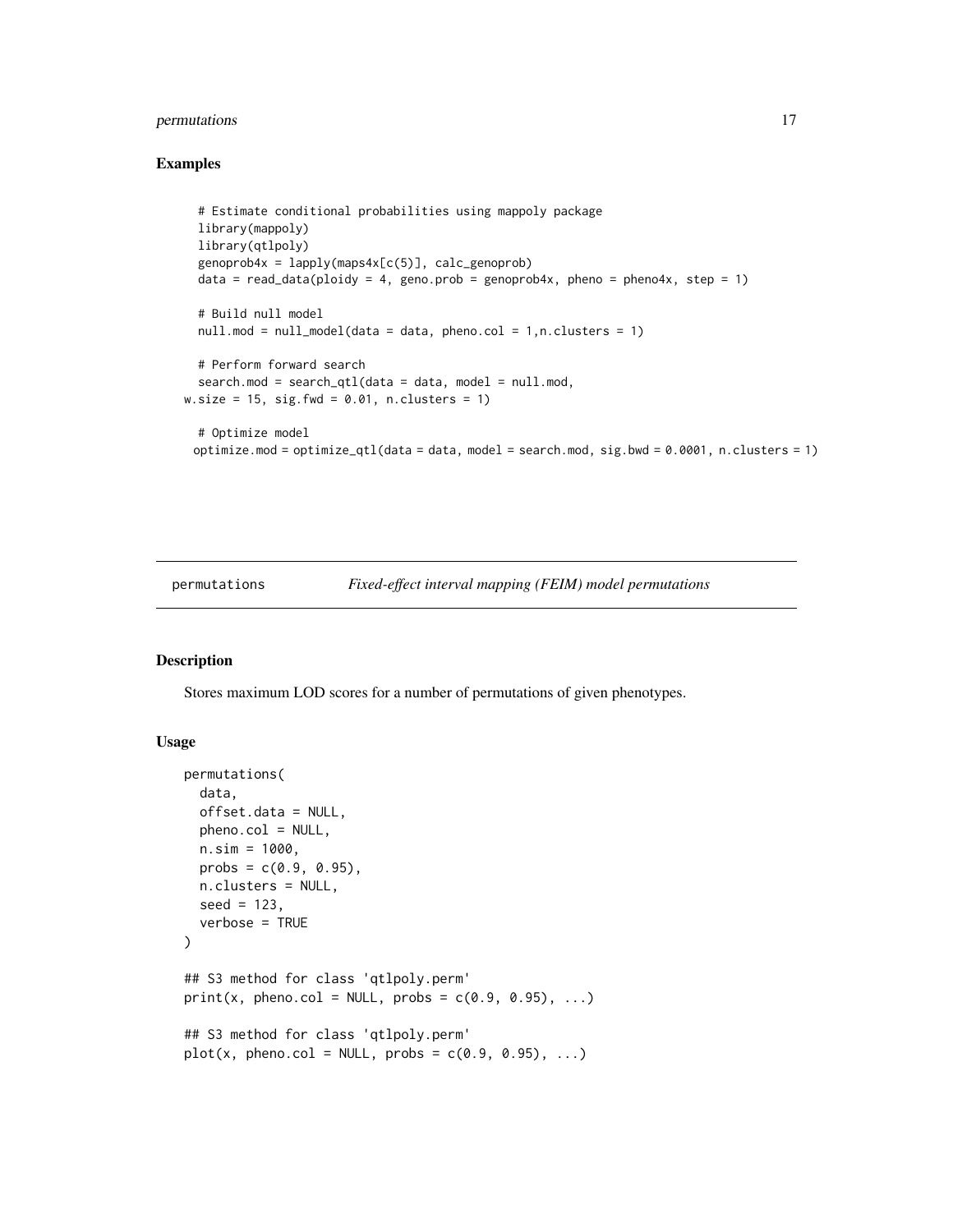#### Arguments

| data         | an object of class qtlpoly.data.                                                                                                    |
|--------------|-------------------------------------------------------------------------------------------------------------------------------------|
| offset.data  | a subset of the data object to be used in permutation calculations.                                                                 |
| pheno.col    | a numeric vector with the phenotype columns to be analyzed; if NULL (default),<br>all phenotypes from 'data' will be included.      |
| n.sim        | a number of simulations, e.g. 1000 (default).                                                                                       |
| probs        | a vector of probability values in $[0, 1]$ representing the quantiles, e.g. $c(0.90, 1)$<br>$(0.95)$ for the 90% and 95% quantiles. |
| n.clusters   | a number of parallel processes to spawn.                                                                                            |
| seed         | an integer for the set. seed () function; if NULL, no reproducible seeds are set.                                                   |
| verbose      | if TRUE (default), current progress is shown; if FALSE, no output is produced.                                                      |
| $\mathsf{x}$ | an object of class qtlpoly. perm to be printed or plotted.                                                                          |
| $\cdots$     | currently ignored                                                                                                                   |

## Value

An object of class qtlpoly.perm which contains a list of results for each trait with the maximum LOD score per permutation.

LOD score thresholds for given quantiles for each trait.

A ggplot2 histogram with the distribution of ordered maximum LOD scores and thresholds for given quantiles for each trait.

#### Author(s)

Guilherme da Silva Pereira, <gdasilv@ncsu.edu>

## References

Churchill GA, Doerge RW (1994) Empirical threshold values for quantitative trait mapping, *Genetics* 138: 963-971.

Pereira GS, Gemenet DC, Mollinari M, Olukolu BA, Wood JC, Mosquera V, Gruneberg WJ, Khan A, Buell CR, Yencho GC, Zeng ZB (2020) Multiple QTL mapping in autopolyploids: a randomeffect model approach with application in a hexaploid sweetpotato full-sib population, *Genetics* 215 (3): 579-595. doi: [10.1534/genetics.120.303080.](https://doi.org/10.1534/genetics.120.303080)

#### See Also

[feim](#page-4-1)

```
# Estimate conditional probabilities using mappoly package
library(mappoly)
library(qtlpoly)
genoprob4x = \text{lapply}(maps4x[c(5)], calc\_genoprob)
```
<span id="page-17-0"></span>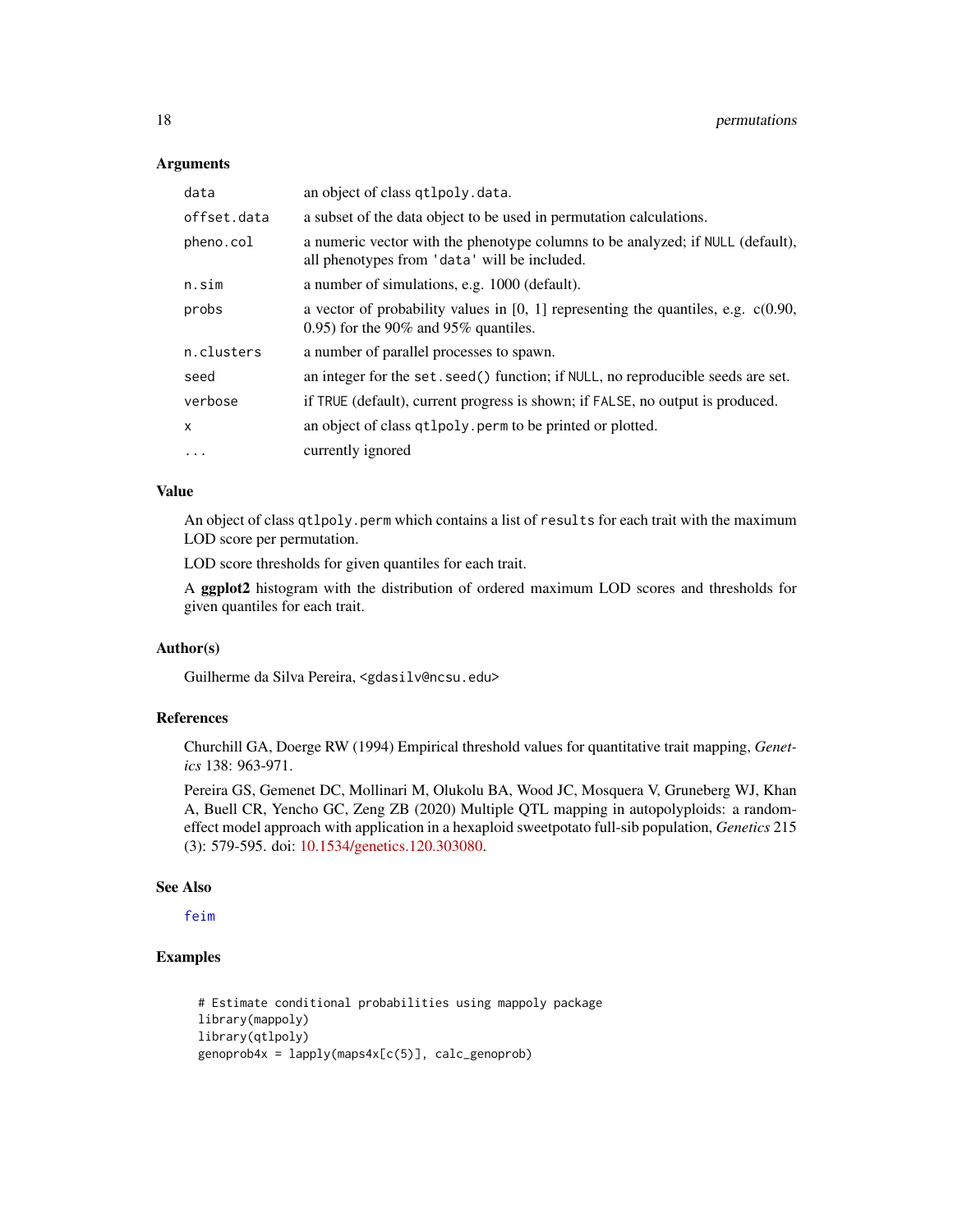#### <span id="page-18-0"></span> $pheno4x$  19

```
data = read_data(ploidy = 4, geno.prob = genoprob4x, pheno = pheno4x, step = 1)
# Perform permutations
perm = permutations(data = data, phone.col = 1, n.sim = 10, n.class: = 1)
```
<span id="page-18-1"></span>

pheno4x *Autotetraploid potato phenotypes*

#### Description

A subset of phenotypes from a tetraploid potato full-sib family (Atlantic x B1829-5).

#### Usage

pheno4x

## Format

A data frame of phenotypes with 156 named individuals in rows and three named phenotypes in columns, which are:

FM07 Foliage maturity evaluated in 2007.

FM08 Foliage maturity evaluated in 2008.

FM14 Foliage maturity evaluated in 2014.

## Author(s)

Guilherme da Silva Pereira, <gdasilv@ncsu.edu>

#### References

Pereira GS, Gemenet DC, Mollinari M, Olukolu BA, Wood JC, Mosquera V, Gruneberg WJ, Khan A, Buell CR, Yencho GC, Zeng ZB (2020) Multiple QTL mapping in autopolyploids: a randomeffect model approach with application in a hexaploid sweetpotato full-sib population, *Genetics* 215 (3): 579-595. doi: [10.1534/genetics.120.303080.](https://doi.org/10.1534/genetics.120.303080)

Pereira GS, Mollinari M, Schumann MJ, Clough ME, Zeng ZB, Yencho C (2021) The recombination landscape and multiple QTL mapping in a *Solanum tuberosum* cv. 'Atlantic'-derived F\_1 population. Heredity. doi: [10.1038/s4143702100416x.](https://doi.org/10.1038/s41437-021-00416-x)

#### Examples

head(pheno4x)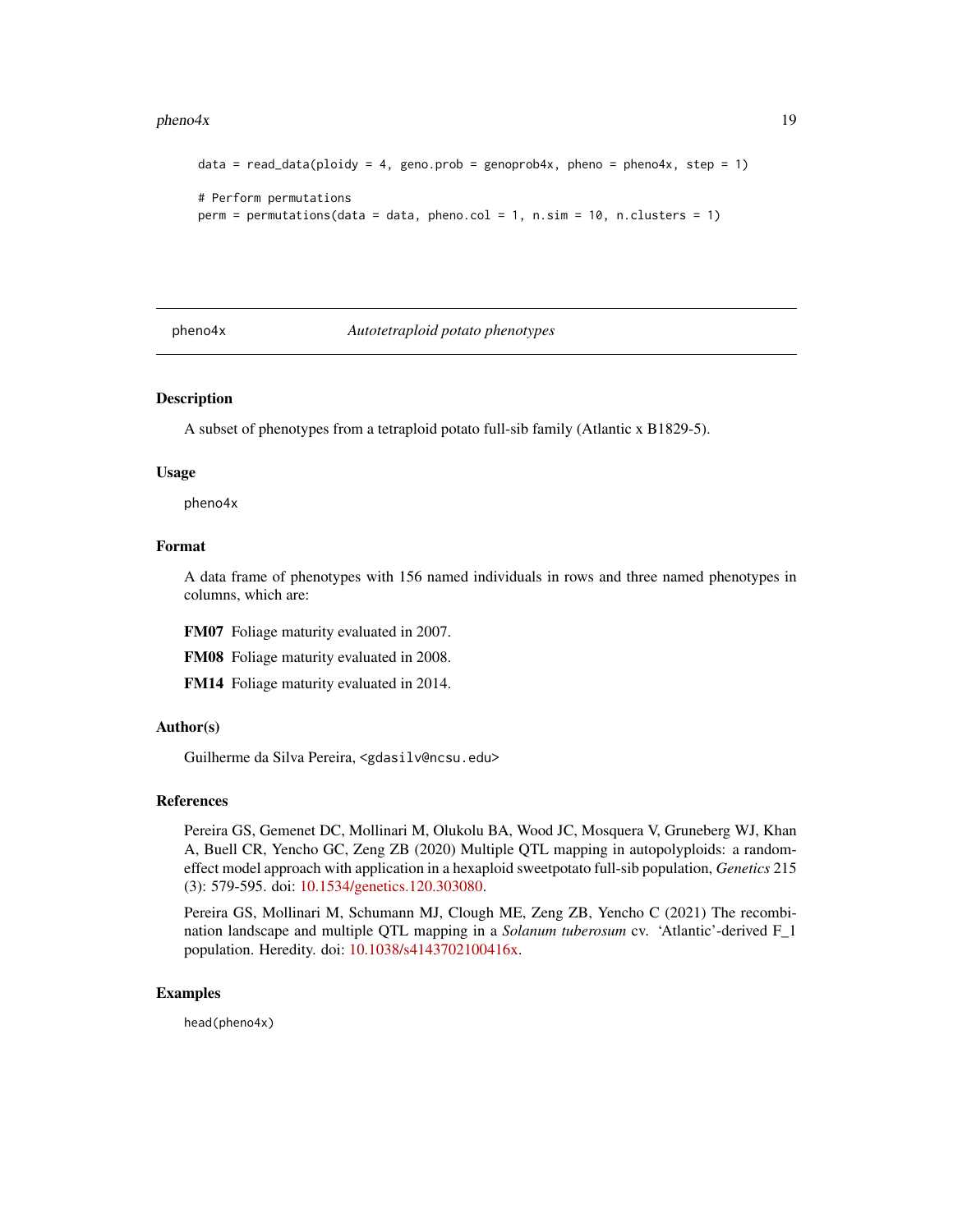<span id="page-19-1"></span><span id="page-19-0"></span>

A simulated data set of phenotypes for a hipotetical autohexaploid species map.

#### Usage

pheno6x

## Format

A data frame of phenotypes with 300 named individuals in rows and three named phenotypes in columns, which are:

- T32 3 QTLs, with heritabilities of 0.20 (LG 1 at 32.03 cM), 0.15 (LG 1 at 95.02 cM) and 0.30 (LG 2 at 40.01 cM).
- T17 1 QTL, with heritability of 0.15 (LG 3 at 34.51 cM).

T45 no QTLs.

#### Author(s)

Guilherme da Silva Pereira, <gdasilv@ncsu.edu>

## References

Pereira GS, Gemenet DC, Mollinari M, Olukolu BA, Wood JC, Mosquera V, Gruneberg WJ, Khan A, Buell CR, Yencho GC, Zeng ZB (2019) Multiple QTL mapping in autopolyploids: a randomeffect model approach with application in a hexaploid sweetpotato full-sib population, *Genetics* 215 (3): 579-595. doi: [10.1534/genetics.120.303080.](https://doi.org/10.1534/genetics.120.303080)

## See Also

[simulate\\_qtl](#page-34-1), [pheno4x](#page-18-1)

#### Examples

head(pheno6x)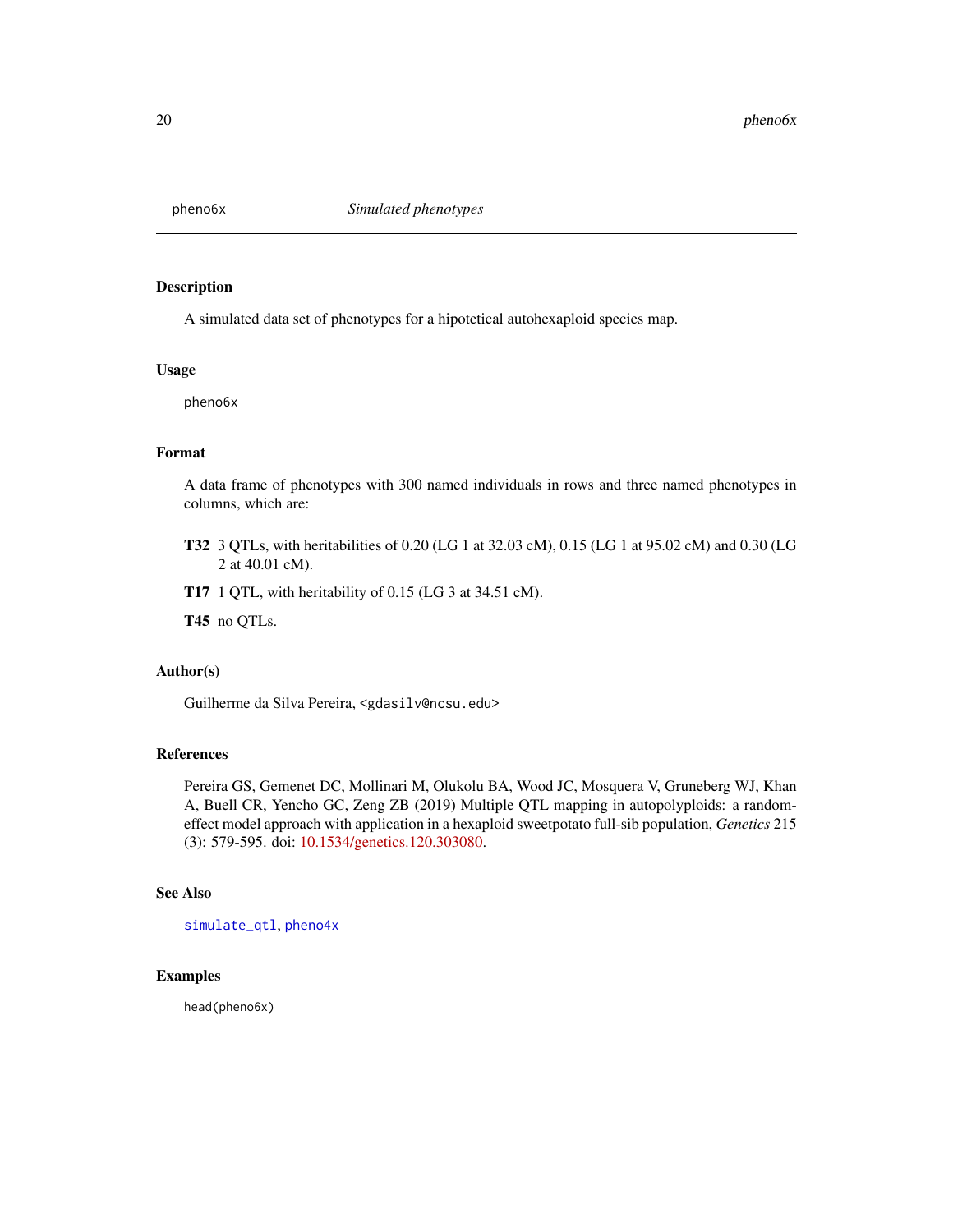<span id="page-20-0"></span>

Plots profiled logarithm of score-based *P*-values (LOP) from individual or combined traits.

## Usage

```
plot_profile(
 data = data,model = model,pheno.col = NULL,
 sup.int = FALSE,main = NULL,
 legend = "bottom",
 ylim = NULL,
 grid = FALSE
)
```
#### Arguments

| data      | an object of class qt1poly.data.                                                                                                                                                          |
|-----------|-------------------------------------------------------------------------------------------------------------------------------------------------------------------------------------------|
| model     | an object of class qtlpoly. profile or qtlpoly. remim.                                                                                                                                    |
| pheno.col | a numeric vector with the phenotype column numbers to be plotted; if NULL, all<br>phenotypes from 'data' will be included.                                                                |
| sup.int   | if TRUE, support interval are shown as shaded areas; if FALSE (default), no sup-<br>port interval is show.                                                                                |
| main      | a character string with the main title; if NULL, no title is shown.                                                                                                                       |
| legend    | legend position (either "bottom", "top", "left" or "right"); if NULL, no legend is<br>shown.                                                                                              |
| ylim      | a numeric value pair supplying the limits of y-axis, e.g. $c(0,10)$ ; if NULL (de-<br>fault), limits will be provided automatically.                                                      |
| grid      | if TRUE, profiles will be organized in rows (one per trait); if FALSE (default),<br>profiles will appear superimposed. Only effective when plotting profiles from<br>more than one trait. |

## Value

A ggplot2 with the LOP profiles for each trait.

## Author(s)

Guilherme da Silva Pereira, <gdasilv@ncsu.edu>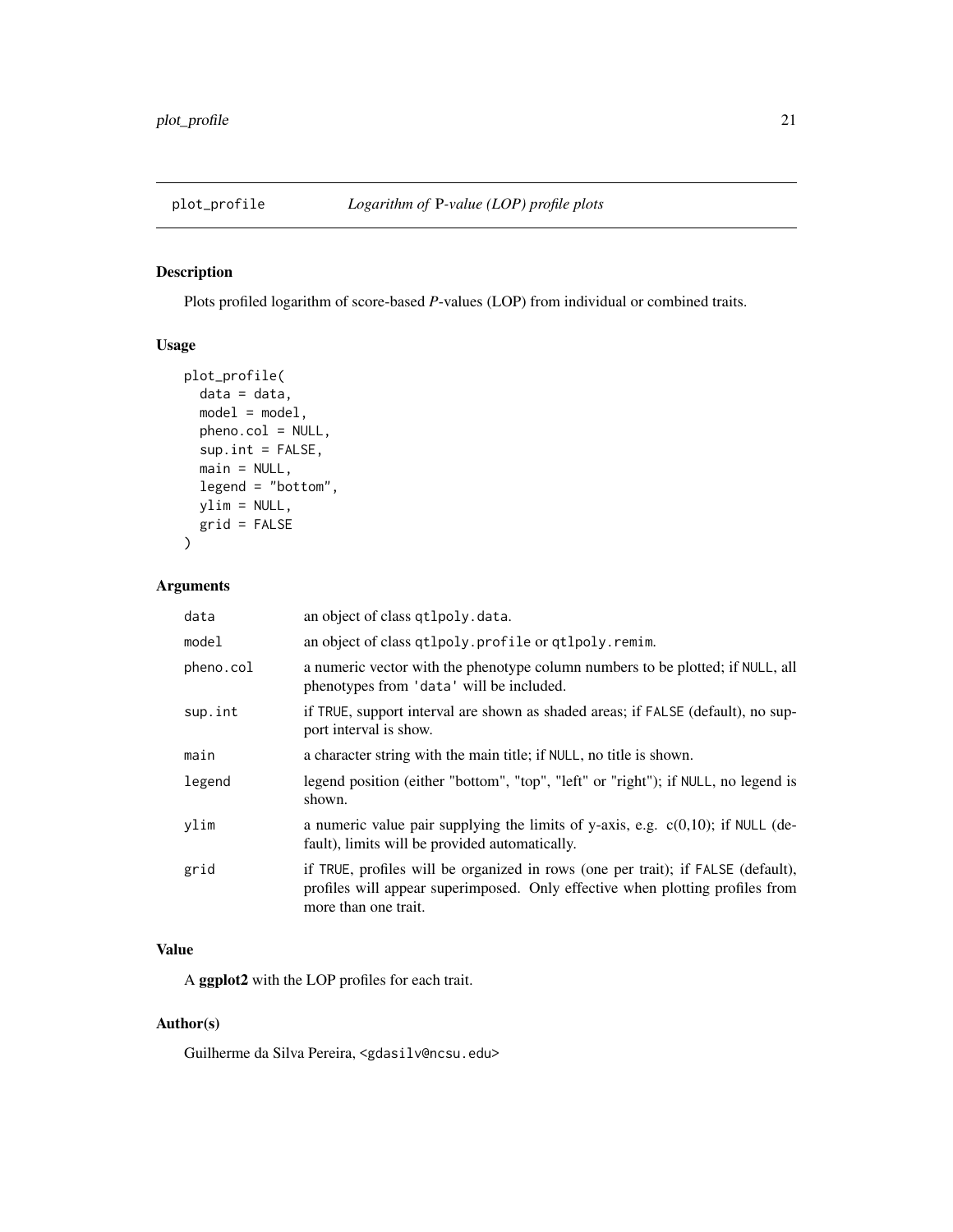#### <span id="page-21-0"></span>References

Pereira GS, Gemenet DC, Mollinari M, Olukolu BA, Wood JC, Mosquera V, Gruneberg WJ, Khan A, Buell CR, Yencho GC, Zeng ZB (2020) Multiple QTL mapping in autopolyploids: a randomeffect model approach with application in a hexaploid sweetpotato full-sib population, *Genetics* 215 (3): 579-595. doi: [10.1534/genetics.120.303080.](https://doi.org/10.1534/genetics.120.303080)

## See Also

[profile\\_qtl](#page-24-1), [remim](#page-30-1)

## Examples

```
# Estimate conditional probabilities using mappoly package
 library(mappoly)
 library(qtlpoly)
 genoprob4x = \text{lapply}(maps4x[c(5)], calc\_genoprob)data = read_data(ploidy = 4, geno.prob = genoprob4x, pheno = pheno4x, step = 1)
 # Search for QTL
 remim.mod = remim(data = data, pheno.col = 1, w.size = 15, sig.fwd = 0.0011493379,
sig.bwd = 0.0002284465, d.sint = 1.5, n.clusters = 1)
 # Plot profile
```

```
plot_profile(data = data, model = remim.mod, grid = FALSE)
```
plot\_qtl *QTL heritability and significance plot*

#### Description

Creates a plot where dot sizes and colors represent the QTLs heritabilities and their *p*-values, respectively.

#### Usage

```
plot_qtl(
  data = data,model = model,fitted = fitted,
  pheno.col = NULL,
  main = NULL,
  drop.pheno = TRUE,
  drop. lgs = TRUE)
```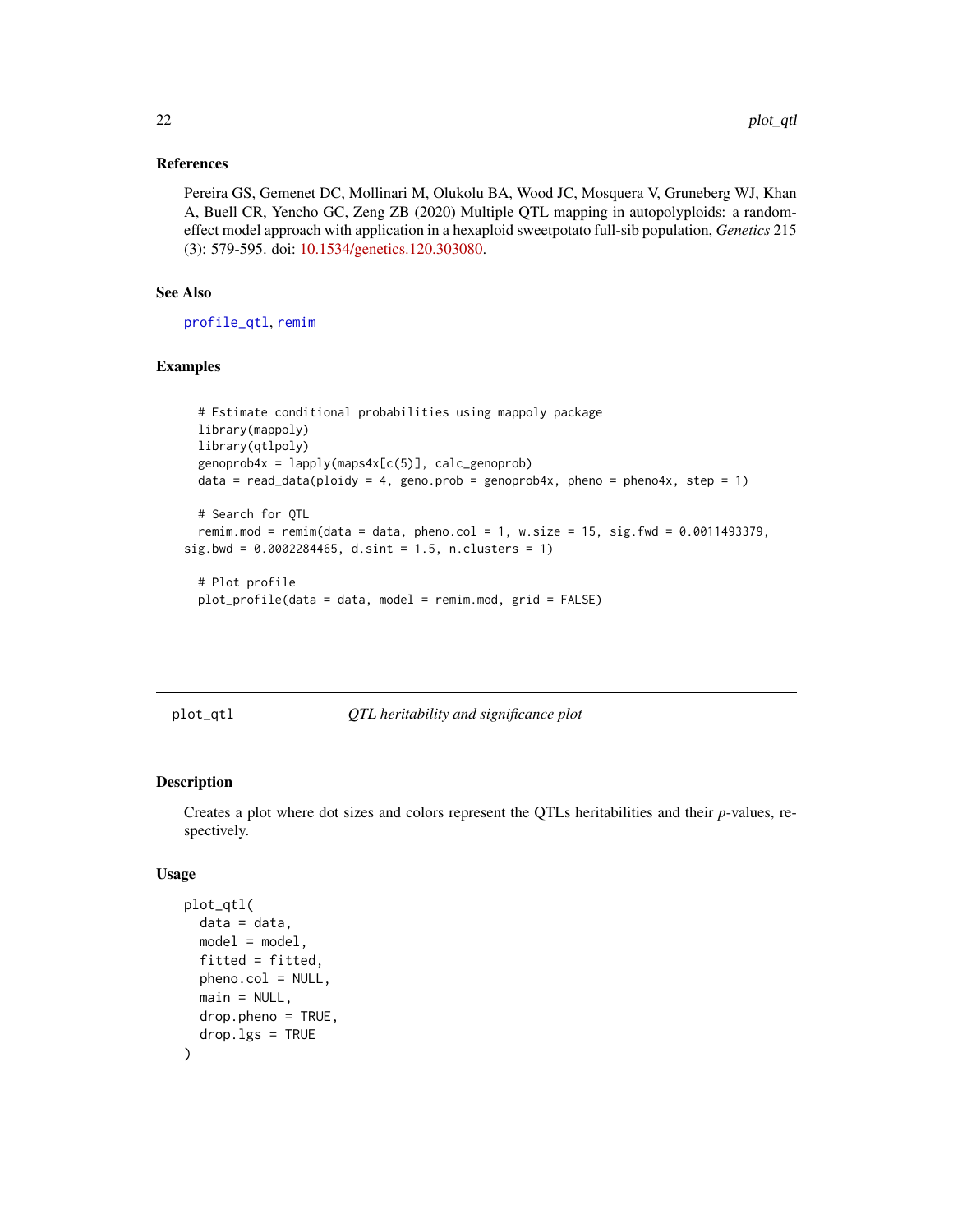#### <span id="page-22-0"></span>plot\_qtl 23

#### Arguments

| data       | an object of class qtlpoly.data.                                                                                                                       |
|------------|--------------------------------------------------------------------------------------------------------------------------------------------------------|
| model      | an object of class qtlpoly.profile or qtlpoly.remim.                                                                                                   |
| fitted     | an object of class qtlpoly. fitted.                                                                                                                    |
| pheno.col  | the desired phenotype column numbers to be plotted. The order here specifies<br>the order of plotting (from top to bottom.)                            |
| main       | plot title; if NULL (the default), no title is shown.                                                                                                  |
| drop.pheno | if FALSE, shows the names of all traits from pheno.col, even of those with no<br>$QTLs$ ; if TRUE (the default), shows only the traits with $QTL(s)$ . |
| drop.lgs   | if FALSE, shows all linkage groups, even those with no QTL; if TRUE (the de-<br>fault), shows only the linkage groups with $QTL(s)$ .                  |

#### Value

A ggplot2 with dots representing the QTLs.

#### Author(s)

Guilherme da Silva Pereira, <gdasilv@ncsu.edu>

#### References

Pereira GS, Gemenet DC, Mollinari M, Olukolu BA, Wood JC, Mosquera V, Gruneberg WJ, Khan A, Buell CR, Yencho GC, Zeng ZB (2020) Multiple QTL mapping in autopolyploids: a randomeffect model approach with application in a hexaploid sweetpotato full-sib population, *Genetics* 215 (3): 579-595. doi: [10.1534/genetics.120.303080.](https://doi.org/10.1534/genetics.120.303080)

### See Also

[read\\_data](#page-27-1), [remim](#page-30-1), [fit\\_model](#page-6-1)

```
# Estimate conditional probabilities using mappoly package
 library(mappoly)
 library(qtlpoly)
 genoprob4x = \text{lapply}(maps4x[c(5)], calc\_genoprob)data = read_data(ploidy = 4, geno.prob = genoprob4x, pheno = pheno4x, step = 1)
 # Search for QTL
 remim.mod = remim(data = data, pheno.col = 1, w.size = 15, sig.fwd = 0.0011493379,
sig.bwd = 0.0002284465, d.sint = 1.5, n.clusters = 1)
 # Fit model
 fitted.mod = fit_model(data, remim.mod, probs="joint", polygenes="none")
 # Plot QTL
```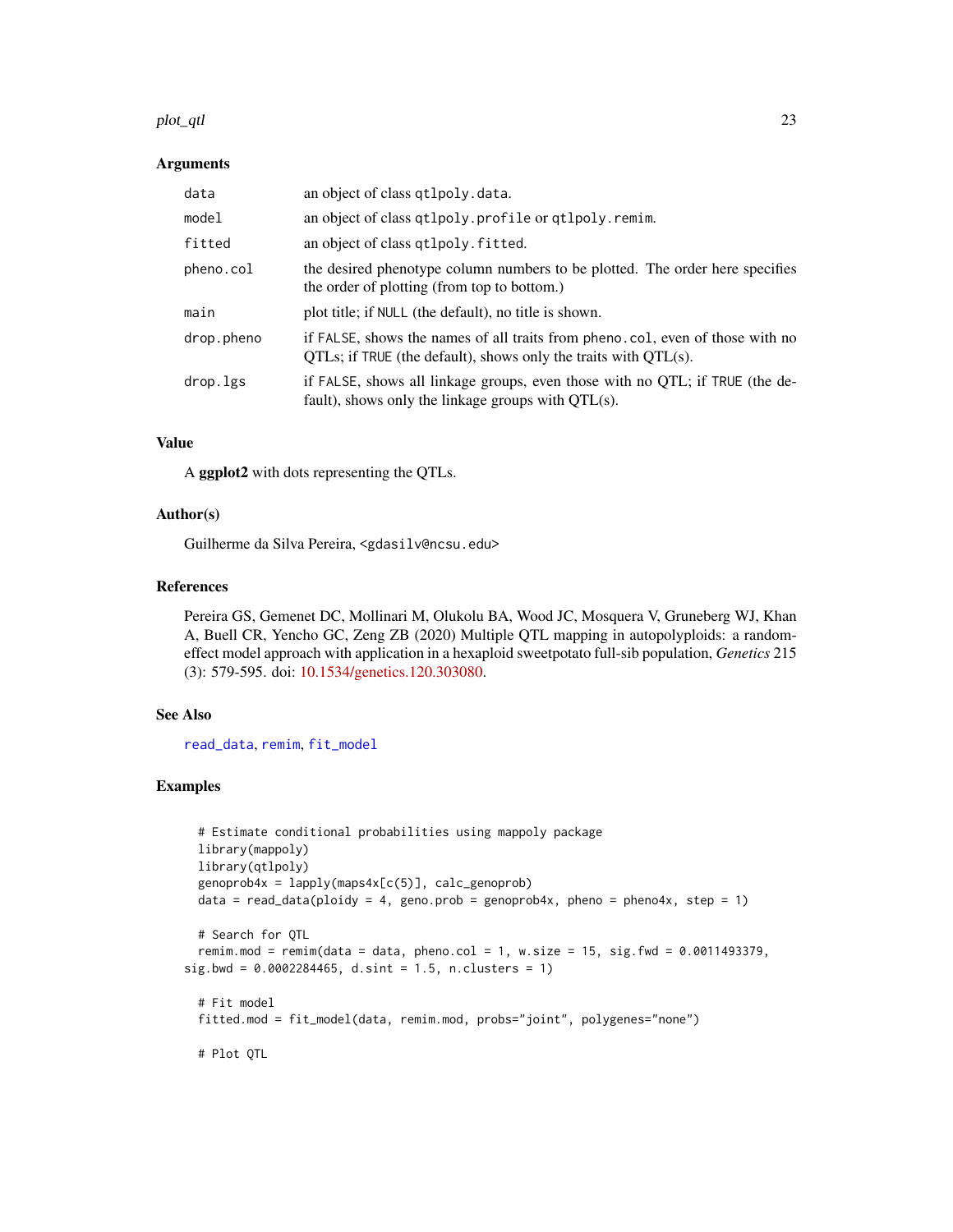#### <span id="page-23-0"></span>plot\_qtl(data, remim.mod, fitted.mod)

#### plot\_sint *QTLs with respective support interval plots*

## Description

Creates a plot where colored bars represent the support intervals for QTL peaks (black dots).

#### Usage

```
plot_sint(data, model, pheno.col = NULL, main = NULL, drop = FALSE)
```
## Arguments

| data      | an object of class qtlpoly.data.                                                                                           |
|-----------|----------------------------------------------------------------------------------------------------------------------------|
| model     | an object of class qtlpoly.profile or qtlpoly.remim.                                                                       |
| pheno.col | a numeric vector with the phenotype column numbers to be plotted; if NULL, all<br>phenotypes from 'data' will be included. |
| main      | a character string with the main title; if NULL, no title will be shown.                                                   |
| drop      | if TRUE, phenotypes with no QTL will be dropped; if FALSE (default), all pheno-<br>types will be shown.                    |

## Value

A ggplot2 with QTL bars for each linkage group.

#### Author(s)

Guilherme da Silva Pereira, <gdasilv@ncsu.edu>

#### References

Pereira GS, Gemenet DC, Mollinari M, Olukolu BA, Wood JC, Mosquera V, Gruneberg WJ, Khan A, Buell CR, Yencho GC, Zeng ZB (2020) Multiple QTL mapping in autopolyploids: a randomeffect model approach with application in a hexaploid sweetpotato full-sib population, *Genetics* 215 (3): 579-595. doi: [10.1534/genetics.120.303080.](https://doi.org/10.1534/genetics.120.303080)

## See Also

[read\\_data](#page-27-1), [remim](#page-30-1), [profile\\_qtl](#page-24-1)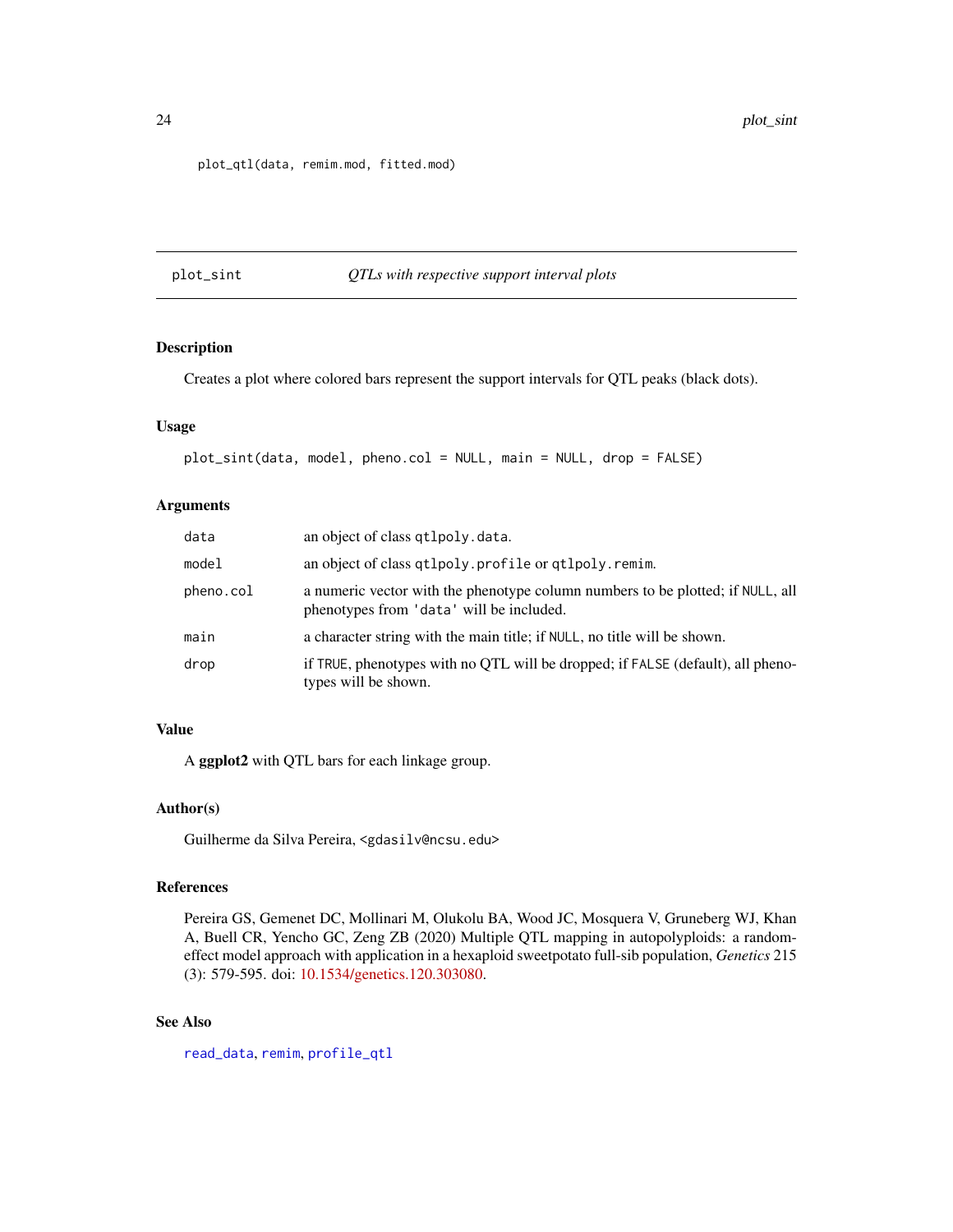## <span id="page-24-0"></span>profile\_qtl 25

## Examples

```
# Estimate conditional probabilities using mappoly package
 library(mappoly)
 library(qtlpoly)
 genoprob4x = \text{lapply}(maps4x[c(5)], calc\_genoprob)data = read_data(ploidy = 4, geno.prob = genoprob4x, pheno = pheno4x, step = 1)
 # Search for QTL
 remim.mod = remim(data = data, pheno.col = 1, w.size = 15, sig.fwd = 0.0011493379,
sig.bwd = 0.0002284465, d.sint = 1.5, n.clusters = 1)
 # Plot support intervals
 plot_sint(data = data, model = remim.mod)
```
<span id="page-24-1"></span>profile\_qtl *QTL profiling*

#### Description

Generates the score-based genome-wide profile conditional to the selected QTL.

#### Usage

```
profile_qtl(
  data,
 model,
  d.sint = 1.5,
 polygenes = FALSE,
 n.clusters = NULL,
 plot = NULL,
  verbose = TRUE
\lambda
```
## S3 method for class 'qtlpoly.profile'  $print(x, pheno.col = NULL, sint = NULL, ...)$ 

## Arguments

| data       | an object of class qtlpoly.data.                                                                                                                                       |
|------------|------------------------------------------------------------------------------------------------------------------------------------------------------------------------|
| model      | an object of class qtlpoly. model containing the QTL to be profiled.                                                                                                   |
| d.sint     | a d value to subtract from logarithm of p-value $(LOP - d)$ for support interval<br>calculation, e.g. $d = 1.5$ (default) represents approximate 95% support interval. |
| polygenes  | if TRUE all QTL but the one being tested are treated as a single polygenic effect,<br>if FALSE (default) all QTL effect variances have to estimated.                   |
| n.clusters | number of parallel processes to spawn.                                                                                                                                 |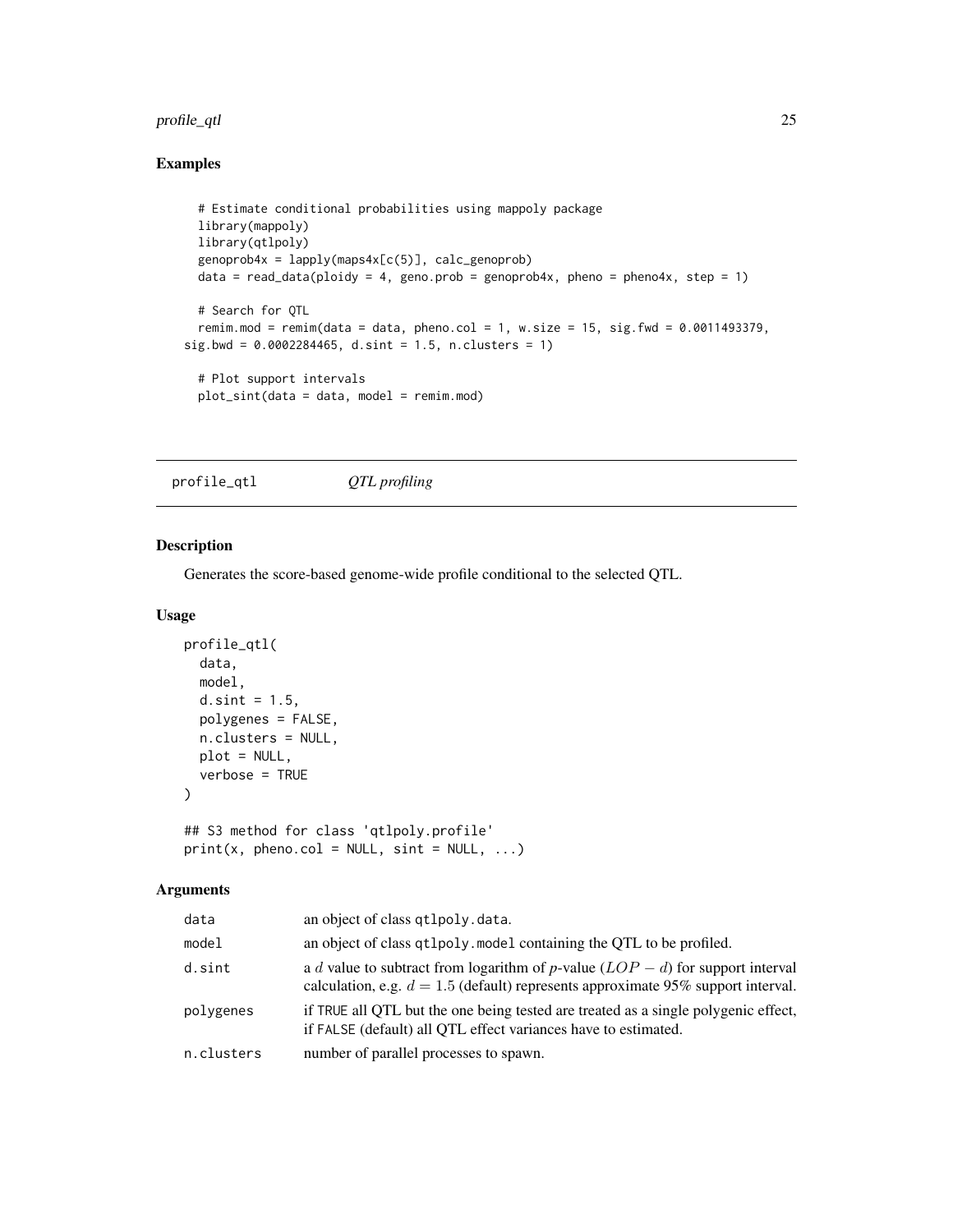| plot      | a suffix for the file's name containing plots of every QTL profiling round, e.g.<br>"profile" (default); if NULL, no file is produced. |
|-----------|----------------------------------------------------------------------------------------------------------------------------------------|
| verbose   | if TRUE (default), current progress is shown; if FALSE, no output is produced.                                                         |
| x         | an object of class qtlpoly. profile to be printed.                                                                                     |
| pheno.col | a numeric vector with the phenotype column numbers to be plotted; if NULL, all<br>phenotypes from 'data' will be included.             |
| sint      | whether "upper" or "lower" support intervals should be printed; if NULL (de-<br>fault), only QTL peak information will be printed.     |
| $\cdot$   | currently ignored                                                                                                                      |

## Value

An object of class qtlpoly.profile which contains a list of results for each trait with the following components:

| pheno.col | a phenotype column number.                                                   |
|-----------|------------------------------------------------------------------------------|
| stat      | a vector containing values from score statistics.                            |
| pval      | a vector containing <i>p</i> -values from score statistics.                  |
| qtls      | a data frame with information from the mapped OTL.                           |
| lower     | a data frame with information from the lower support interval of mapped QTL. |
| upper     | a data frame with information from the upper support interval of mapped QTL. |
|           |                                                                              |

#### Author(s)

Guilherme da Silva Pereira, <gdasilv@ncsu.edu>

## References

Pereira GS, Gemenet DC, Mollinari M, Olukolu BA, Wood JC, Mosquera V, Gruneberg WJ, Khan A, Buell CR, Yencho GC, Zeng ZB (2020) Multiple QTL mapping in autopolyploids: a randomeffect model approach with application in a hexaploid sweetpotato full-sib population, *Genetics* 215 (3): 579-595. doi: [10.1534/genetics.120.303080.](https://doi.org/10.1534/genetics.120.303080)

Qu L, Guennel T, Marshall SL (2013) Linear score tests for variance components in linear mixed models and applications to genetic association studies. *Biometrics* 69 (4): 883–92.

```
# Estimate conditional probabilities using mappoly package
library(mappoly)
library(qtlpoly)
genoprob4x = \text{lapply}(maps4x[c(5)], calc\_genoprob)data = read_data(ploidy = 4, geno.prob = genoprob4x, pheno = pheno4x, step = 1)
# Build null model
null.mod = null_model(data, pheno.col = 1, n.clusters = 1)
```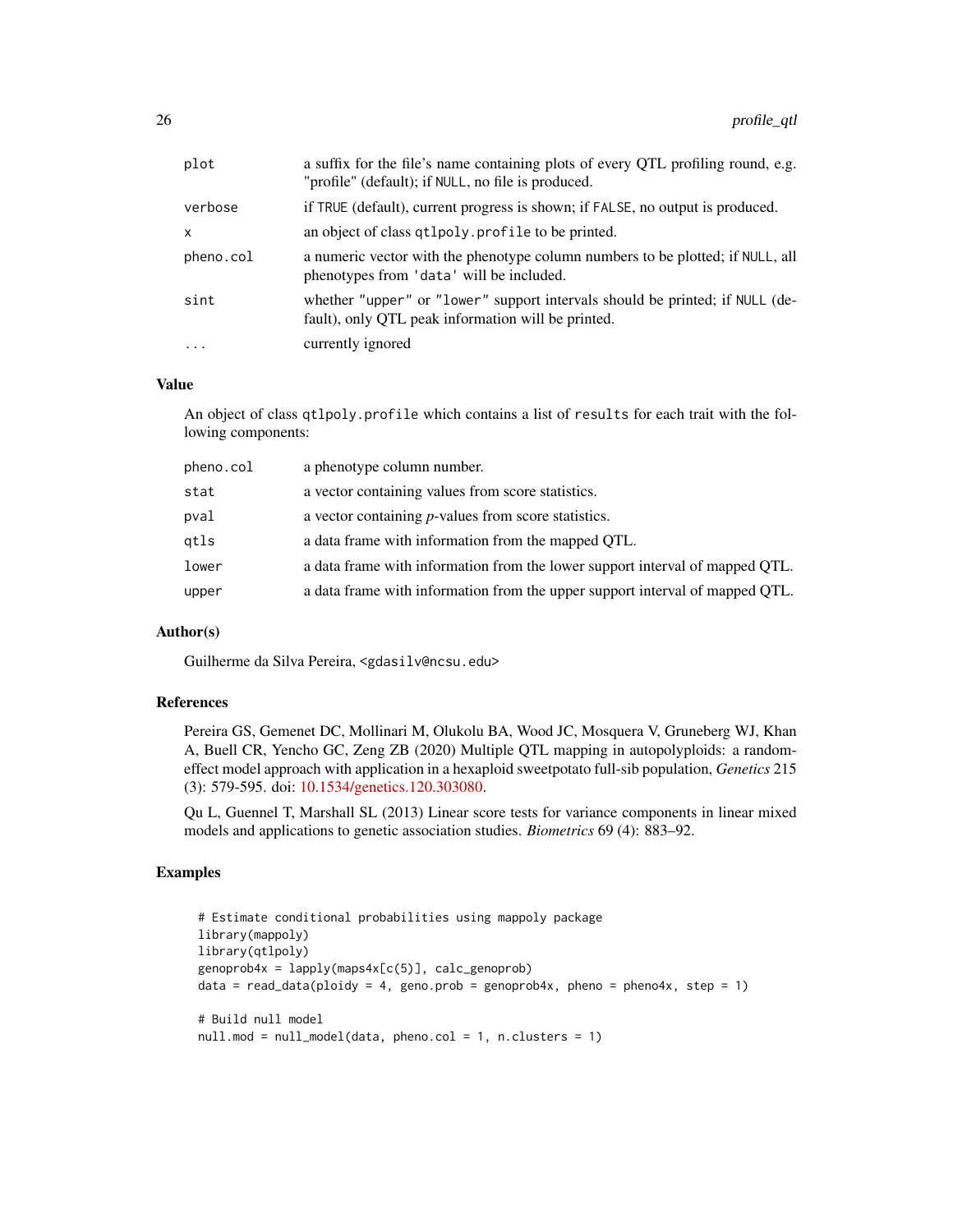## <span id="page-26-0"></span>qtl\_effects 27

```
# Perform forward search
  search.mod = search_qtl(data = data, model = null.mod,w.size = 15, sig.fwd = 0.01, n.clusters = 1)
  # Optimize model
 optimize.mod = optimize_qtl(data = data, model = search.mod, sig.bwd = 0.0001, n.clusters = 1)
  # Profile model
 profile.mod = profile_qtl(data = data, model = optimize.mod, d.sint = 1.5, n.clusters = 1)
```
qtl\_effects *QTL allele effect estimation*

#### Description

Computes allele specific and allele combination (within-parent) heritable effects from multiple QTL models.

## Usage

```
qtl_effects(ploidy = 6, fitted, pheno.col = NULL, verbose = TRUE)
```
## S3 method for class 'qtlpoly.effects'  $plot(x, pheno.col = NULL, p1 = "P1", p2 = "P2", ...)$ 

#### Arguments

| ploidy    | a numeric value of ploidy level of the cross (currently, only 4 or 6).                                                       |
|-----------|------------------------------------------------------------------------------------------------------------------------------|
| fitted    | a fitted multiple QTL model of class qtlpoly. fitted.                                                                        |
| pheno.col | a numeric vector with the phenotype column numbers to be plotted; if NULL, all<br>phenotypes from 'fitted' will be included. |
| verbose   | if TRUE (default), current progress is shown; if FALSE, no output is produced.                                               |
| X.        | an object of class qtlpoly. effects to be plotted.                                                                           |
| p1        | a character string with the first parent name, e.g. "P1" (default).                                                          |
| p2        | a character string with the second parent name, e.g. "P2" (default).                                                         |
| .         | currently ignored                                                                                                            |
|           |                                                                                                                              |

#### Value

An object of class qtlpoly.effects which is a list of results for each containing the following components:

| pheno.col | a phenotype column number.          |
|-----------|-------------------------------------|
| y.hat     | a vector with the predicted values. |

A ggplot2 barplot with parental allele and allele combination effects.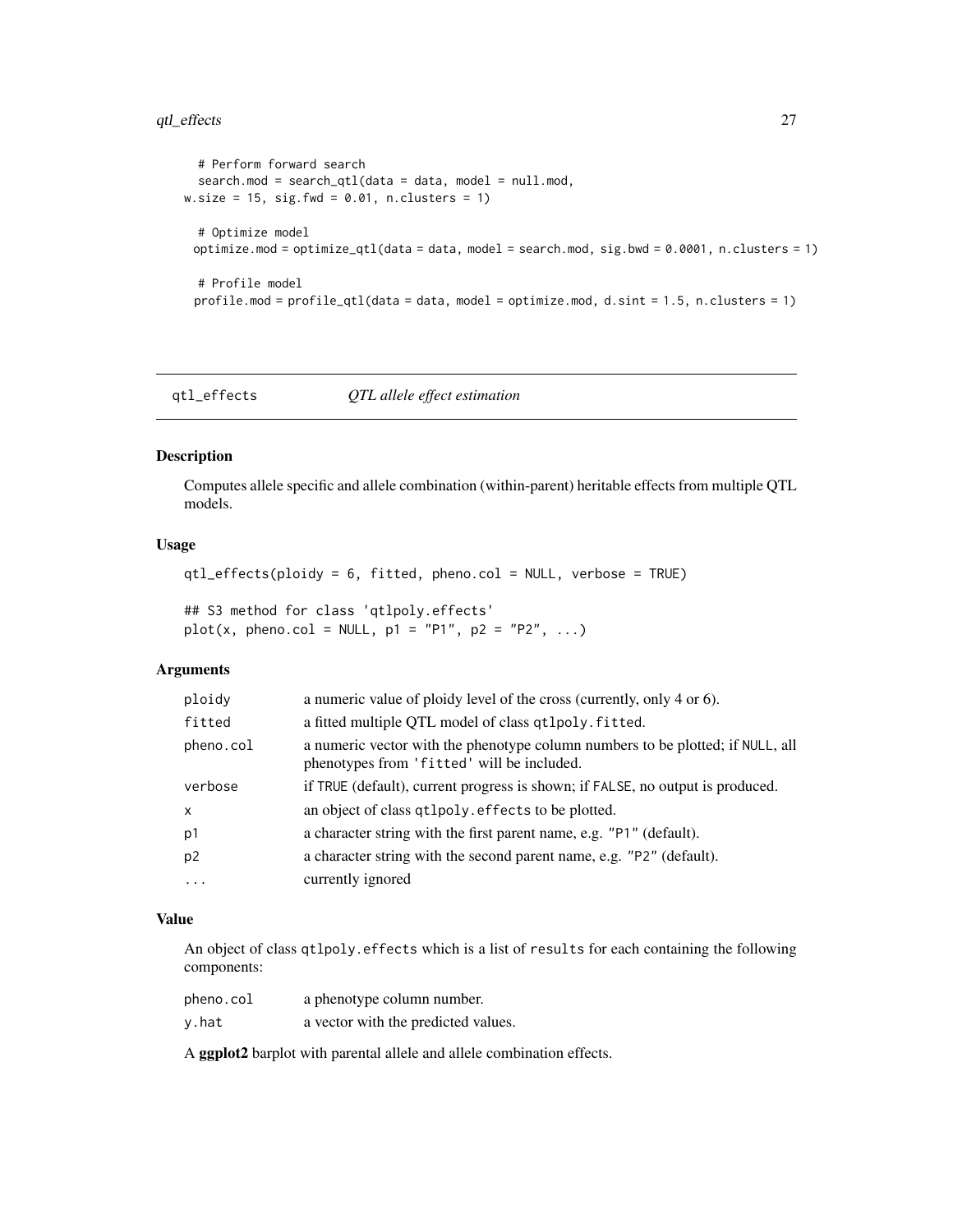#### <span id="page-27-0"></span>Author(s)

Guilherme da Silva Pereira, <gdasilv@ncsu.edu>

## References

Pereira GS, Gemenet DC, Mollinari M, Olukolu BA, Wood JC, Mosquera V, Gruneberg WJ, Khan A, Buell CR, Yencho GC, Zeng ZB (2020) Multiple QTL mapping in autopolyploids: a randomeffect model approach with application in a hexaploid sweetpotato full-sib population, *Genetics* 215 (3): 579-595. doi: [10.1534/genetics.120.303080.](https://doi.org/10.1534/genetics.120.303080)

Kempthorne O (1955) The correlation between relatives in a simple autotetraploid population, *Genetics* 40: 168-174.

#### See Also

[read\\_data](#page-27-1), [remim](#page-30-1), [fit\\_model](#page-6-1)

### Examples

```
# Estimate conditional probabilities using mappoly package
 library(mappoly)
 library(qtlpoly)
 genoprob4x = lapply(maps4x[c(5)], calc_genoprob)
 data = read_data(ploidy = 4, geno.prob = genoprob4x, pheno = pheno4x, step = 1)
 # Search for QTL
 remim.mod = remim(data = data, pheno.col = 1, w.size = 15, sig.fwd = 0.0011493379,
sig.bwd = 0.0002284465, d.sint = 1.5, n.clusters = 1)
 # Fit model
 fitted.mod = fit_model(data, model=remim.mod, probs="joint", polygenes="none")
 # Estimate effects
 est.effects = qtLeffects(ploidy = 4, fitted = fitted.mod, pheno.col = 1)
 # Plot results
 plot(est.effects)
```
<span id="page-27-1"></span>read\_data *Read genotypic and phenotypic data*

### Description

Reads files in specific formats and creates a qtlpoly.data object to be used in subsequent analyses.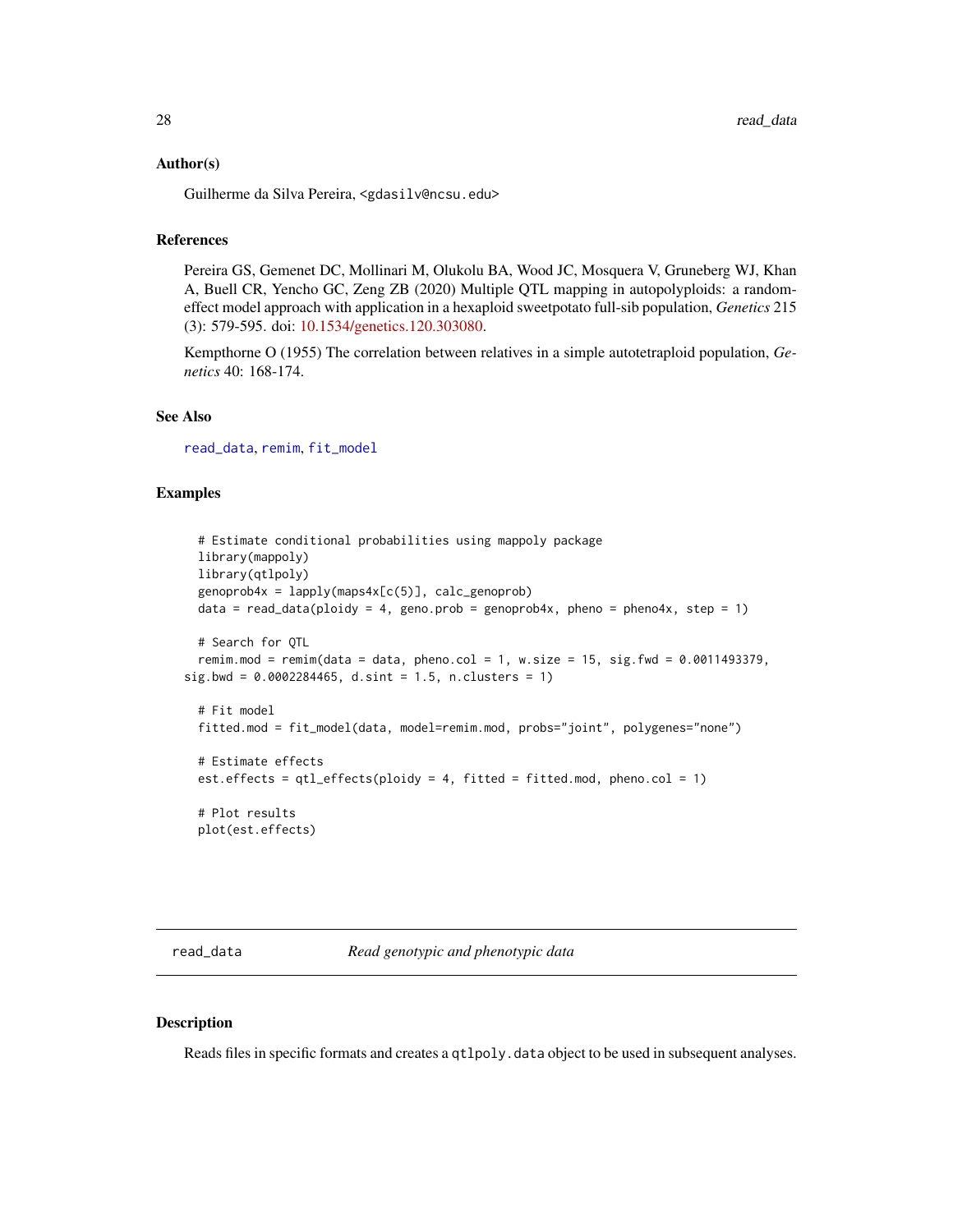#### read\_data 29

## Usage

```
read_data(
 ploidy = 6,
 geno.prob,
 geno.dose = NULL,
 double.reduction = FALSE,
 pheno,
 weights = NULL,
 step = 1,
 verbose = TRUE
\mathcal{L}## S3 method for class 'qtlpoly.data'
```

```
print(x, detailed = FALSE, ...)
```
## Arguments

| ploidy           | a numeric value of ploidy level of the cross.                                                                                                        |
|------------------|------------------------------------------------------------------------------------------------------------------------------------------------------|
| geno.prob        | an object of class mappoly. genoprob from <b>mappoly</b> .                                                                                           |
| geno.dose        | an object of class mappoly. data from mappoly.                                                                                                       |
| double.reduction |                                                                                                                                                      |
|                  | if TRUE, double reduction genotypes are taken into account; if FALSE, no double<br>reduction genotypes are considered.                               |
| pheno            | a data frame of phenotypes (columns) with individual names (rows) identical to<br>individual names in geno. prob and/or geno. dose object.           |
| weights          | a data frame of phenotype weights (columns) with individual names (rows) iden-<br>tical to individual names in pheno object.                         |
| step             | a numeric value of step size (in centiMorgans) where tests will be performed,<br>e.g. 1 (default); if NULL, tests will be performed at every marker. |
| verbose          | if TRUE (default), current progress is shown; if FALSE, no output is produced.                                                                       |
| X                | an object of class qtlpoly. data to be printed.                                                                                                      |
| detailed         | if TRUE, detailed information on linkage groups and phenotypes in shown; if<br>FALSE, no details are printed.                                        |
| $\cdots$         | currently ignored                                                                                                                                    |

### Value

An object of class qtlpoly.data which is a list containing the following components:

| ploidy | a scalar with ploidy level.                   |
|--------|-----------------------------------------------|
| nlgs   | a scalar with the number of linkage groups.   |
| nind   | a scalar with the number of individuals.      |
| nmrk   | a scalar with the number of marker positions. |
| nphe   | a scalar with the number of phenotypes.       |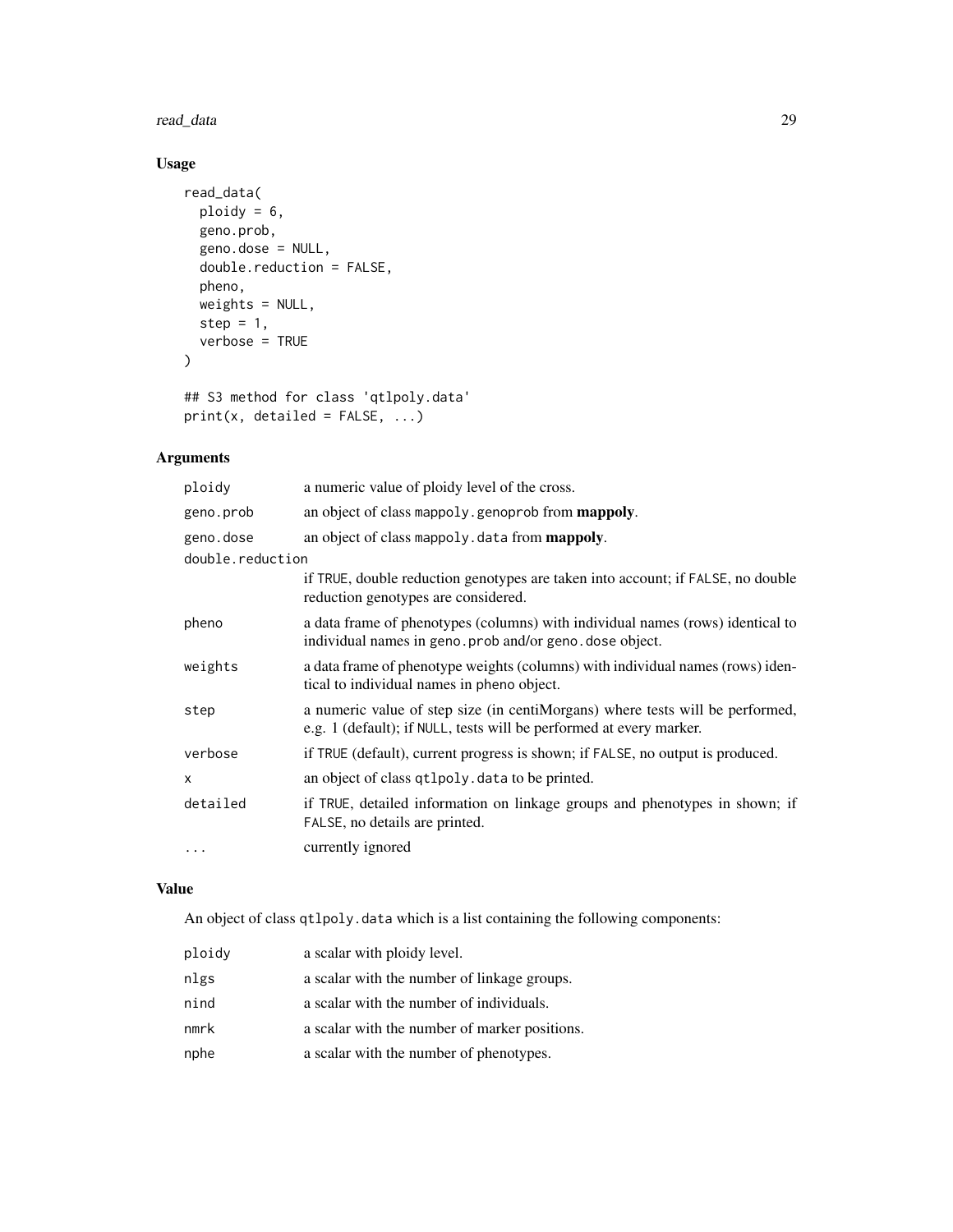<span id="page-29-0"></span>

| lgs.size | a vector with linkage group sizes.                                                 |
|----------|------------------------------------------------------------------------------------|
| cum.size | a vector with cumulative linkage group sizes.                                      |
| lgs.nmrk | a vector with number of marker positions per linkage group.                        |
| cum.nmrk | a vector with cumulative number of marker positions per linkage group.             |
| lgs      | a list with selected marker positions per linkage group.                           |
| lgs.all  | a list with all marker positions per linkage group.                                |
| step     | a scalar with the step size.                                                       |
| pheno    | a data frame with phenotypes.                                                      |
| G        | a list of relationship matrices for each marker position.                          |
| Z        | a list of conditional probability matrices for each marker position for genotypes. |
| X        | a list of conditional probability matrices for each marker position for alleles.   |
| Pi       | a matrix of identical-by-descent shared alleles among genotypes.                   |

## Author(s)

Guilherme da Silva Pereira, <gdasilv@ncsu.edu>, with minor updates by Gabriel de Siqueira Gesteira, <gdesiqu@ncsu.edu>

## References

Pereira GS, Gemenet DC, Mollinari M, Olukolu BA, Wood JC, Mosquera V, Gruneberg WJ, Khan A, Buell CR, Yencho GC, Zeng ZB (2020) Multiple QTL mapping in autopolyploids: a randomeffect model approach with application in a hexaploid sweetpotato full-sib population, *Genetics* 215 (3): 579-595. doi: [10.1534/genetics.120.303080.](https://doi.org/10.1534/genetics.120.303080)

## See Also

[maps6x](#page-10-1), [pheno6x](#page-19-1)

```
# Estimate conditional probabilities using mappoly package
library(mappoly)
library(qtlpoly)
genoprob4x = \text{lapply}(maps4x[c(5)], calc\_genoprob)data = read_data(ploidy = 4, geno.prob = genoprob4x, pheno = pheno4x, step = 1)
```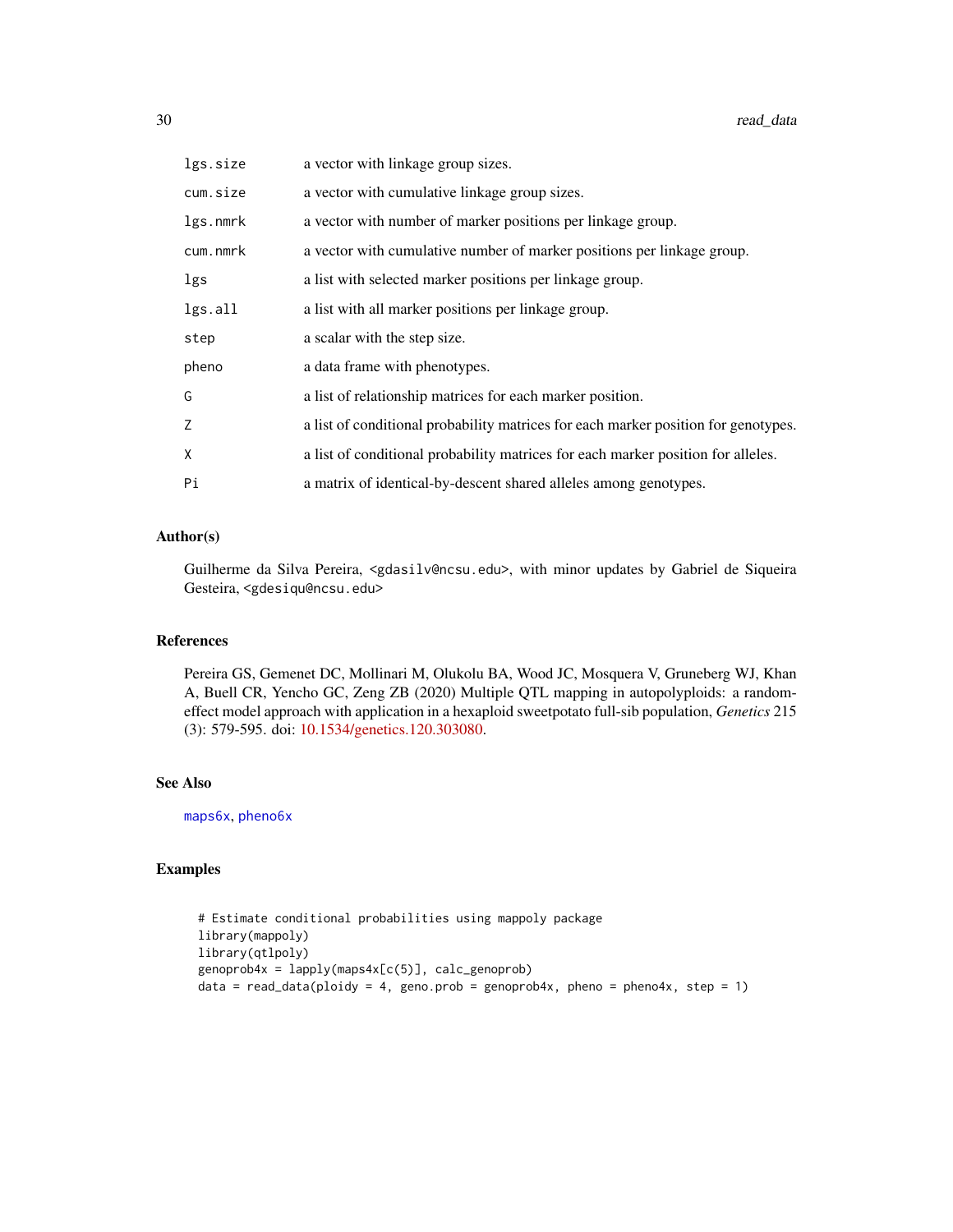<span id="page-30-1"></span><span id="page-30-0"></span>

Automatic function that performs REMIM algorithm using score statistics.

## Usage

```
remim(
  data,
 pheno.col = NULL,
 w.size = 15,
  sig.fwd = 0.01,sig.bwd = 1e-04,
  score.null = NULL,
  d.sint = 1.5,
 polygenes = FALSE,
 n.clusters = NULL,
 n.rounds = Inf,
 plot = NULL,
 verbose = TRUE
)
```
## S3 method for class 'qtlpoly.remim'  $print(x, pheno.col = NULL, sint = NULL, ...)$ 

## Arguments

| data       | an object of class qtlpoly.data.                                                                                                                                       |
|------------|------------------------------------------------------------------------------------------------------------------------------------------------------------------------|
| pheno.col  | a numeric vector with the phenotype columns to be analyzed or printed; if NULL<br>(default), all phenotypes from 'data' will be included.                              |
| w.size     | the window size (in centiMorgans) to avoid on either side of QTL already in the<br>model when looking for a new QTL, e.g. 15 (default).                                |
| sig.fwd    | the desired score-based significance level for forward search, e.g. 0.01 (default).                                                                                    |
| sig.bwd    | the desired score-based significance level for backward elimination, e.g. 0.001<br>(default).                                                                          |
| score.null | an object of class qt1po1y. null with results of score statistics from resampling.                                                                                     |
| d.sint     | a d value to subtract from logarithm of p-value $(LOP - d)$ for support interval<br>calculation, e.g. $d = 1.5$ (default) represents approximate 95% support interval. |
| polygenes  | if TRUE all QTL already in the model are treated as a single polygenic effect; if<br>FALSE (default) all QTL effect variances have to estimated.                       |
| n.clusters | number of parallel processes to spawn.                                                                                                                                 |
| n.rounds   | number of search rounds; if Inf (default) forward search will stop when no more<br>significant positions can be found.                                                 |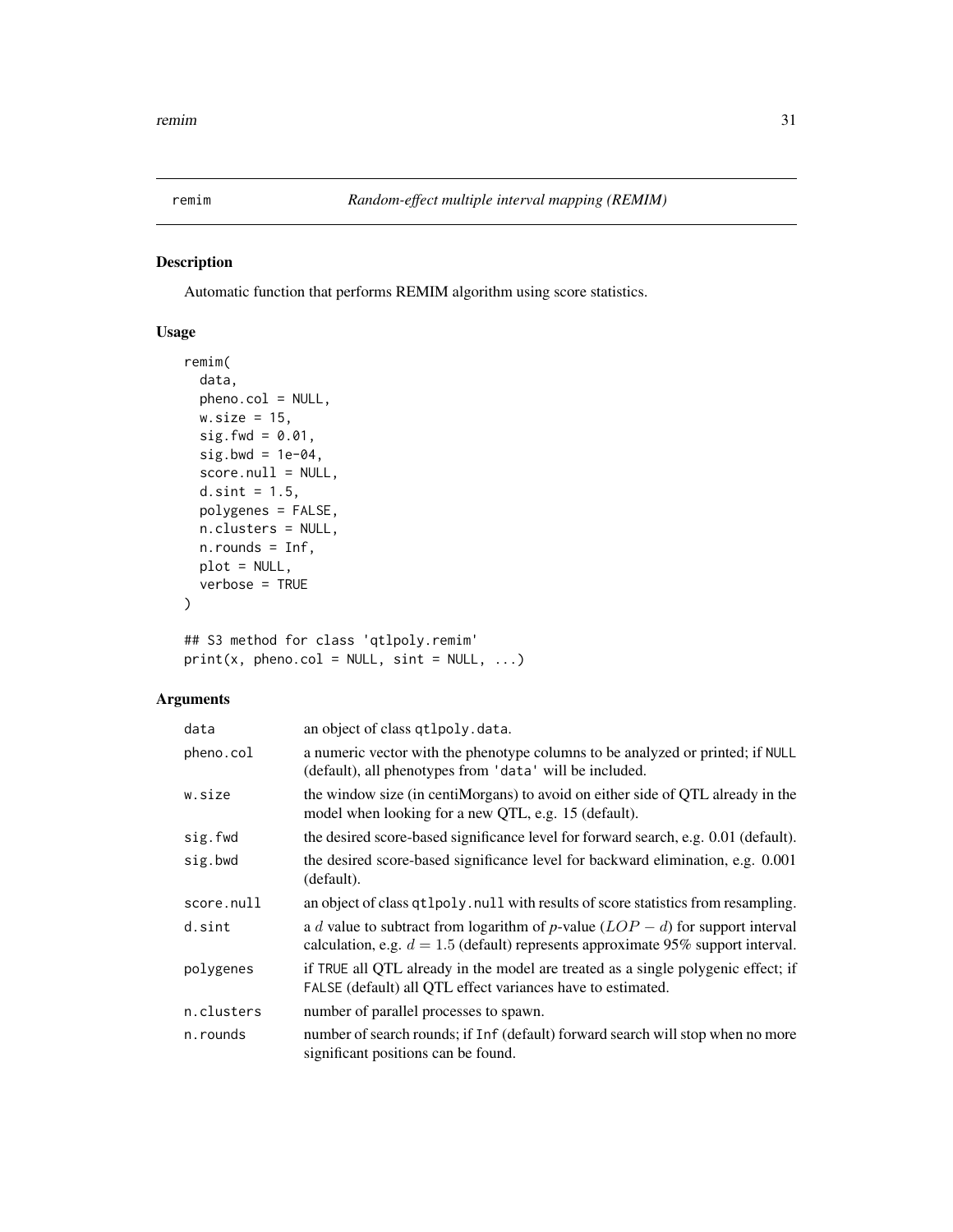<span id="page-31-0"></span>

| plot         | a suffix for the file's name containing plots of every algorithm step, e.g. "remim";<br>if NULL (default), no file is produced.    |
|--------------|------------------------------------------------------------------------------------------------------------------------------------|
| verbose      | if TRUE (default), current progress is shown; if FALSE, no output is produced.                                                     |
| $\mathsf{x}$ | an object of class qtlpoly. remim to be printed.                                                                                   |
| sint         | whether "upper" or "lower" support intervals should be printed; if NULL (de-<br>fault), only QTL peak information will be printed. |
| $\ddotsc$    | currently ignored                                                                                                                  |

## Value

An object of class qtlpoly.remim which contains a list of results for each trait with the following components:

| pheno.col | a phenotype column number.                                                   |
|-----------|------------------------------------------------------------------------------|
| stat      | a vector containing values from score statistics.                            |
| pval      | a vector containing <i>p</i> -values from score statistics.                  |
| qtls      | a data frame with information from the mapped QTL.                           |
| lower     | a data frame with information from the lower support interval of mapped QTL. |
| upper     | a data frame with information from the upper support interval of mapped QTL. |
|           |                                                                              |

#### Author(s)

Guilherme da Silva Pereira, <gdasilv@ncsu.edu>

#### References

Kao CH, Zeng ZB, Teasdale RD (1999) Multiple interval mapping for quantitative trait loci. *Genetics* 152 (3): 1203–16.

Pereira GS, Gemenet DC, Mollinari M, Olukolu BA, Wood JC, Mosquera V, Gruneberg WJ, Khan A, Buell CR, Yencho GC, Zeng ZB (2020) Multiple QTL mapping in autopolyploids: a randomeffect model approach with application in a hexaploid sweetpotato full-sib population, *Genetics* 215 (3): 579-595. doi: [10.1534/genetics.120.303080.](https://doi.org/10.1534/genetics.120.303080)

Qu L, Guennel T, Marshall SL (2013) Linear score tests for variance components in linear mixed models and applications to genetic association studies. *Biometrics* 69 (4): 883–92.

Zou F, Fine JP, Hu J, Lin DY (2004) An efficient resampling method for assessing genome-wide statistical significance in mapping quantitative trait loci. *Genetics* 168 (4): 2307-16. doi: [10.1534/](https://doi.org/10.1534/genetics.104.031427) [genetics.104.031427](https://doi.org/10.1534/genetics.104.031427)

### See Also

[read\\_data](#page-27-1)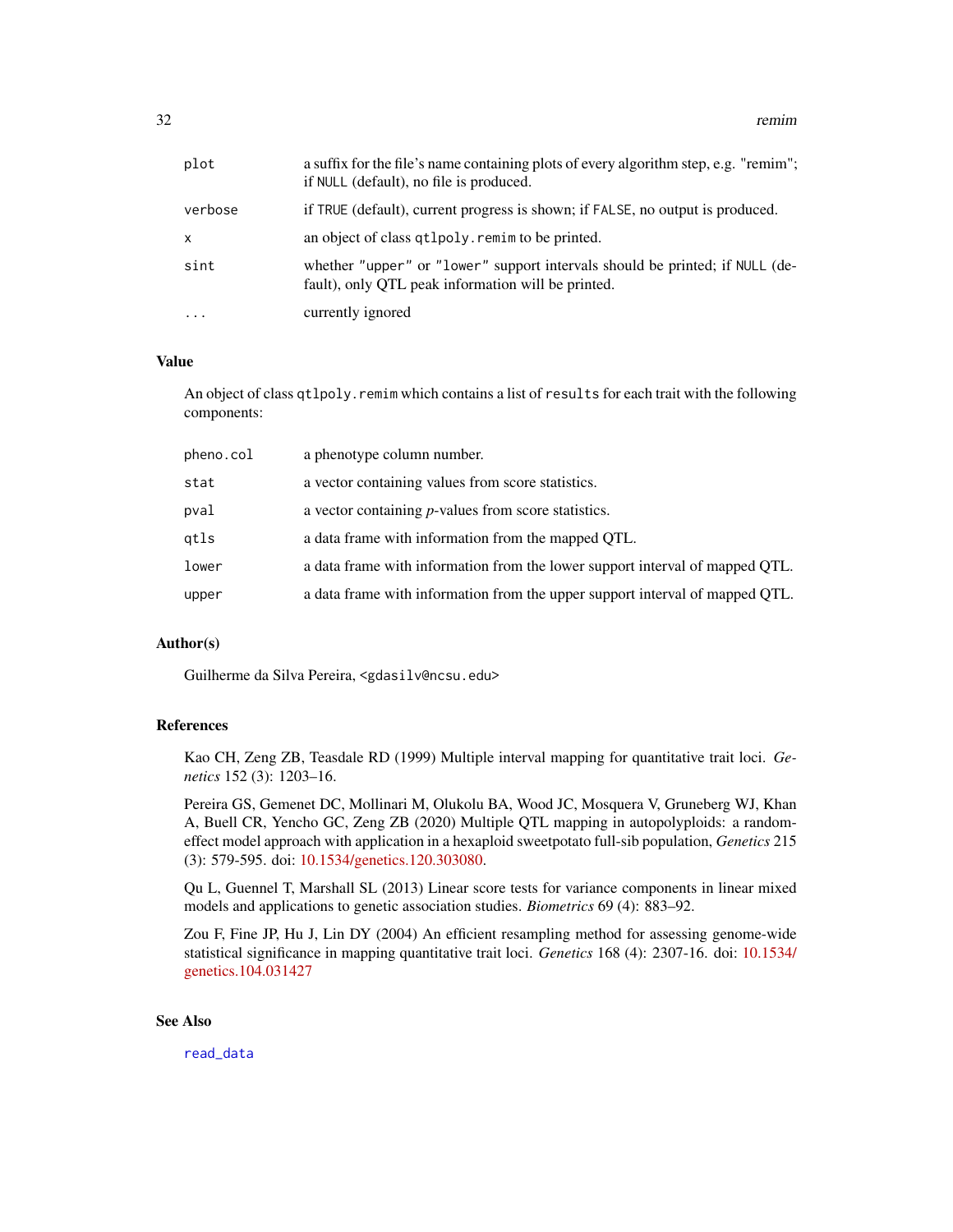## <span id="page-32-0"></span>search\_qtl 33

## Examples

```
# Estimate conditional probabilities using mappoly package
 library(mappoly)
 library(qtlpoly)
 genoprob4x = \text{lapply}(maps4x[c(5)], calc\_genoprob)data = read_data(ploidy = 4, geno.prob = genoprob4x, pheno = pheno4x, step = 1)
 # Search for QTL
 remim.mod = remim(data = data, pheno.col = 1, w.size = 15, sig.fwd = 0.0011493379,
sig.bwd = 0.0002284465, d.sint = 1.5, n.clusters = 1)
```
<span id="page-32-1"></span>search\_qtl *QTL forward search*

#### Description

Searches for QTL and adds them one at a time to a multiple random-effect QTL model based on score statistics.

## Usage

```
search_qtl(
  data,
  offset.data = NULL,
 model,
 w.size = 15,
  sig.fwd = 0.2,
  score.null = NULL,
  polygenes = FALSE,
 n.rounds = Inf,
 n.clusters = NULL,
 plot = NULL,
  verbose = TRUE
\lambda
```
## S3 method for class 'qtlpoly.search'  $print(x, pheno.col = NULL, ...)$ 

## Arguments

| data        | an object of class qtlpoly.data.                                                                                                              |
|-------------|-----------------------------------------------------------------------------------------------------------------------------------------------|
| offset.data | a data frame with the same dimensions of data\$pheno containing offset vari-<br>ables; if NULL (default), no offset variables are considered. |
| model       | an object of class qt1po1y. model from which a forward search will start.                                                                     |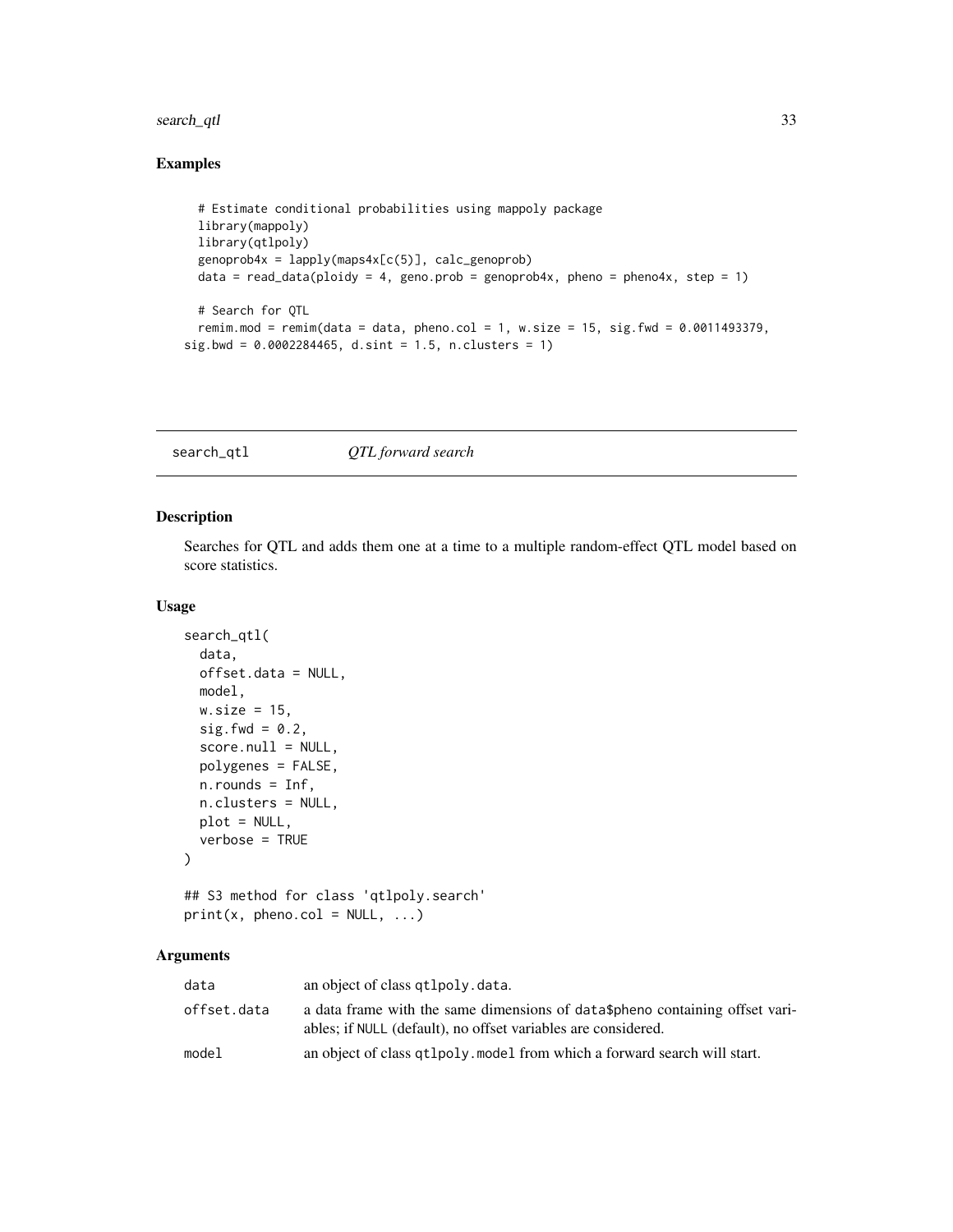<span id="page-33-0"></span>

| w.size     | the window size (in cM) to avoid on either side of QTL already in the model<br>when looking for a new QTL.                                           |
|------------|------------------------------------------------------------------------------------------------------------------------------------------------------|
| sig.fwd    | the desired score-based $p$ -value threshold for forward search, e.g. 0.01 (default).                                                                |
| score.null | an object of class qtlpoly. null with results of score statistics from resampling.                                                                   |
| polygenes  | if TRUE all QTL but the one being tested are treated as a single polygenic effect;<br>if FALSE (default) all QTL effect variances have to estimated. |
| n.rounds   | number of search rounds; if Inf (default) forward search will stop when no more<br>significant positions can be found.                               |
| n.clusters | number of parallel processes to spawn.                                                                                                               |
| plot       | a suffix for the file's name containing plots of every QTL search round, e.g.<br>"search" (default); if NULL, no file is produced.                   |
| verbose    | if TRUE (default), current progress is shown; if FALSE, no output is produced.                                                                       |
| X          | an object of class qtlpoly. search to be printed.                                                                                                    |
| pheno.col  | a numeric vector with the phenotype column numbers to be printed; if NULL, all<br>phenotypes from 'data' will be included.                           |
|            | currently ignored                                                                                                                                    |
|            |                                                                                                                                                      |

## Value

An object of class qtlpoly.search which contains a list of results for each trait with the following components:

| pheno.col | a phenotype column number.                                  |
|-----------|-------------------------------------------------------------|
| stat      | a vector containing values from score statistics.           |
| pval      | a vector containing <i>p</i> -values from score statistics. |
| gtls      | a data frame with information from the mapped OTL.          |

## Author(s)

Guilherme da Silva Pereira, <gdasilv@ncsu.edu>

## References

Pereira GS, Gemenet DC, Mollinari M, Olukolu BA, Wood JC, Mosquera V, Gruneberg WJ, Khan A, Buell CR, Yencho GC, Zeng ZB (2020) Multiple QTL mapping in autopolyploids: a randomeffect model approach with application in a hexaploid sweetpotato full-sib population, *Genetics* 215 (3): 579-595. doi: [10.1534/genetics.120.303080.](https://doi.org/10.1534/genetics.120.303080)

Qu L, Guennel T, Marshall SL (2013) Linear score tests for variance components in linear mixed models and applications to genetic association studies. *Biometrics* 69 (4): 883–92.

Zou F, Fine JP, Hu J, Lin DY (2004) An efficient resampling method for assessing genome-wide statistical significance in mapping quantitative trait loci. *Genetics* 168 (4): 2307-16. doi: [10.1534/](https://doi.org/10.1534/genetics.104.031427) [genetics.104.031427](https://doi.org/10.1534/genetics.104.031427)

## See Also

[read\\_data](#page-27-1), [null\\_model](#page-12-1)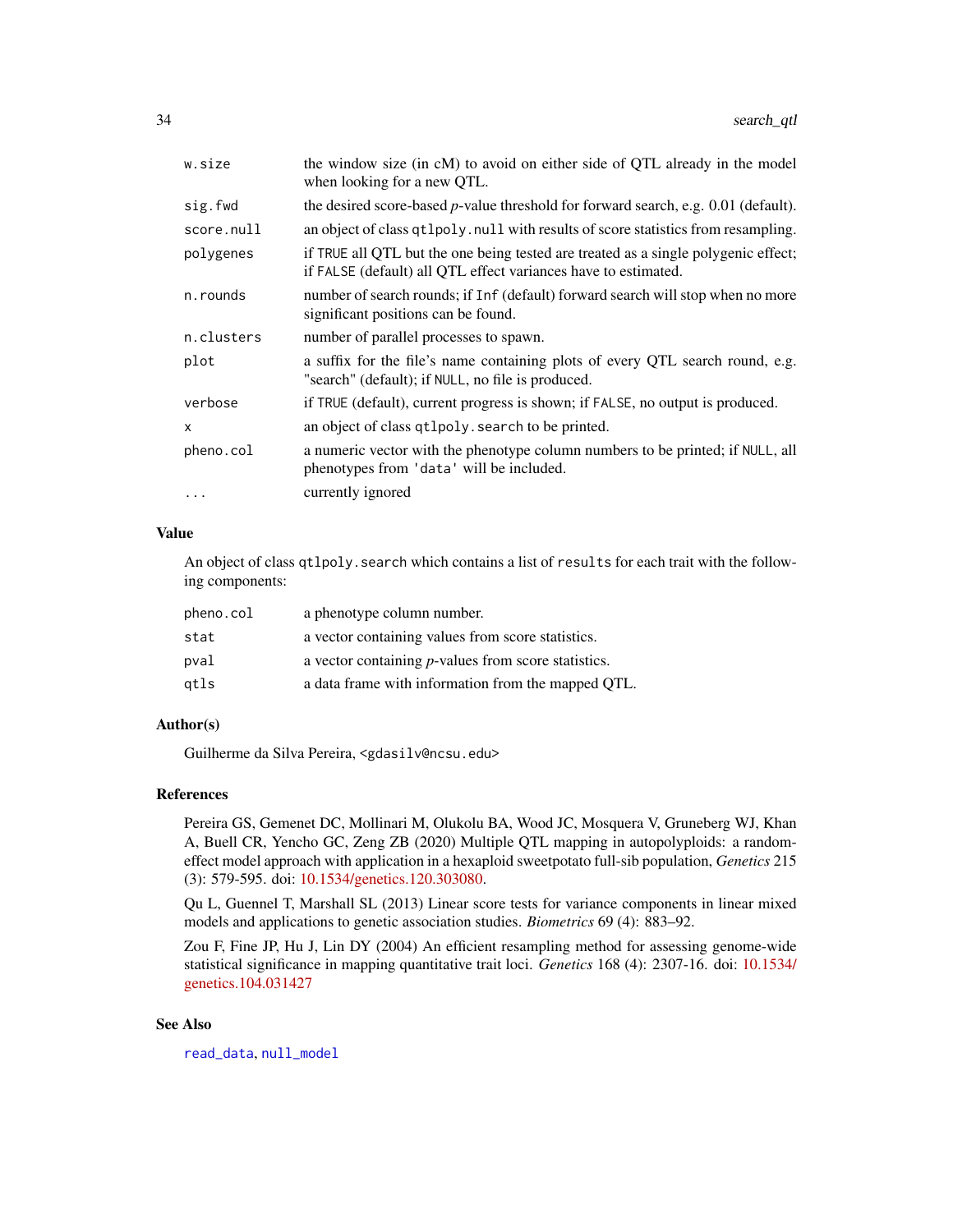## <span id="page-34-0"></span>simulate\_qtl 35

## Examples

```
# Estimate conditional probabilities using mappoly package
library(mappoly)
library(qtlpoly)
genoprob4x = \text{lapply}(maps4x[c(5)], calc\_genoprob)data = read_data(ploidy = 4, geno.prob = genoprob4x, pheno = pheno4x, step = 1)
# Build null model
null.mod = null_model(data, pheno.col = 1, n.clusters = 1)
# Perform forward search
search.mod = search_qtl(data, model = null.mod, w.size = 15, sig.fwd = 0.01, n.clusters = 1)
```
<span id="page-34-1"></span>simulate\_qtl *Simulations of multiple QTL*

## Description

Simulate new phenotypes with a given number of QTL and creates new object with the same structure of class qtlpoly.data from an existing genetic map.

#### Usage

```
simulate_qtl(
 data,
 mu = 0,
 h2.qt1 = c(0.3, 0.2, 0.1),var.error = 1,
 linked = FALSE,
 n.sim = 1000,missing = TRUE,
 w.size = 20,
 seed = 123,
  verbose = TRUE
\lambda
```
## S3 method for class 'qtlpoly.simul'  $print(x, detailed = FALSE, ...)$ 

## Arguments

| data   | an object of class qtlpoly.data.                                                                                      |
|--------|-----------------------------------------------------------------------------------------------------------------------|
| mu     | simulated phenotype mean, e.g. 0 (default).                                                                           |
| h2.qtl | vector with QTL heritabilities, e.g. $c(0.3, 0.2, 0.1)$ for three QTL (default); if<br>NULL, only error is simulated. |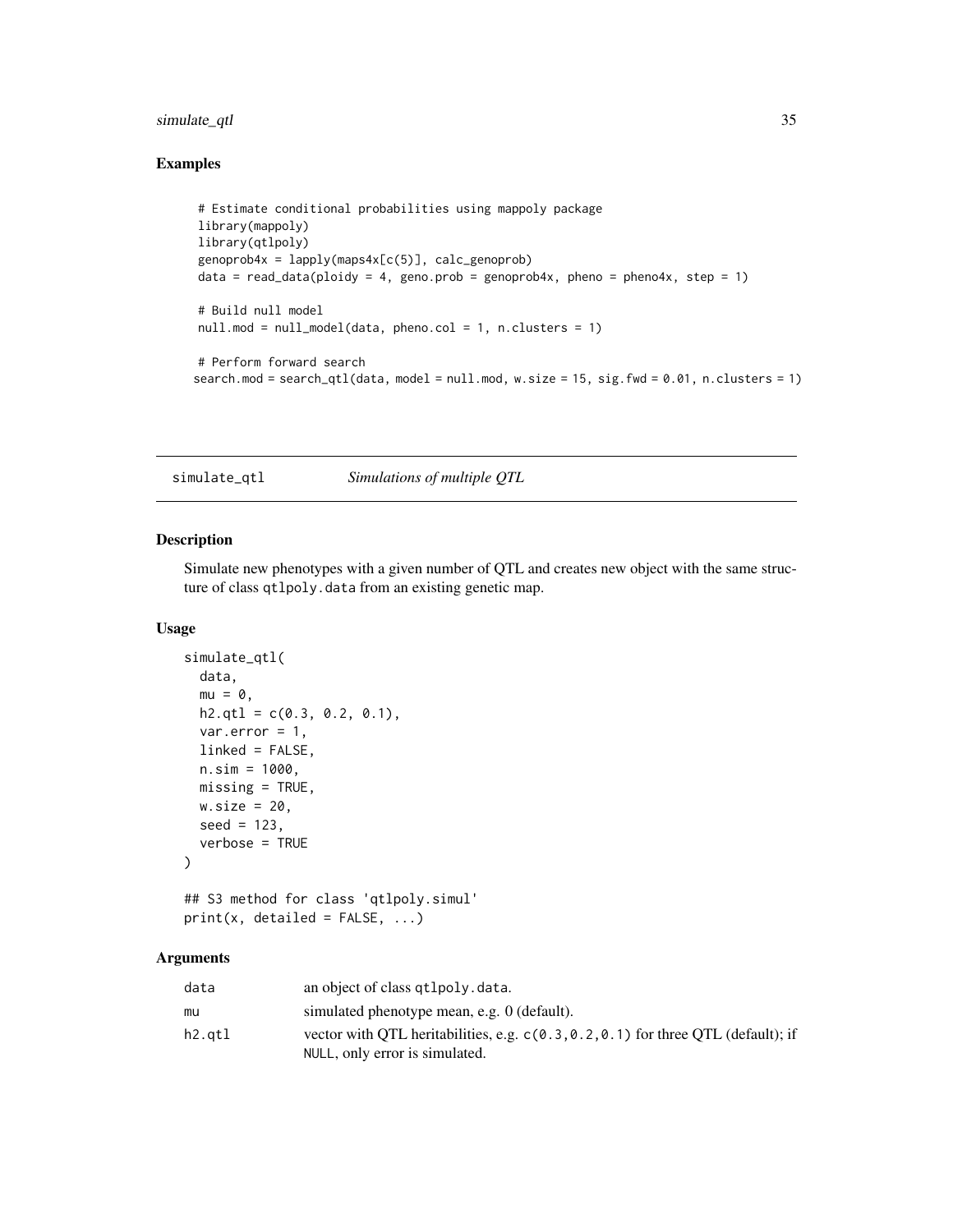<span id="page-35-0"></span>

| var.error | simulated error variance, e.g. 1 (default).                                                                                                                                                            |
|-----------|--------------------------------------------------------------------------------------------------------------------------------------------------------------------------------------------------------|
| linked    | if TRUE (default), at least two QTL will be linked; if FALSE, QTL will be ran-<br>domly assigned along the genetic map. Linkage is defined by a genetic distance<br>smaller than the selected w. size. |
| n.sim     | number of simulations, e.g. 1000 (default).                                                                                                                                                            |
| missing   | if TRUE (default), phenotypes are simulated with the same number of missing<br>data observed in data\$pheno.                                                                                           |
| w.size    | the window size (in centiMorgans) between two (linked) QTL, e.g. 20 (default).                                                                                                                         |
| seed      | integer for the set. seed() function.                                                                                                                                                                  |
| verbose   | if TRUE (default), current progress is shown; if FALSE, no output is produced.                                                                                                                         |
| x         | an object of class qtlpoly. sim to be printed.                                                                                                                                                         |
| detailed  | if TRUE, detailed information on linkage groups and phenotypes in shown; if<br>FALSE, no details are printed.                                                                                          |
| $\ddots$  | currently ignored                                                                                                                                                                                      |

## Value

An object of class qtlpoly.sim which contains a list of results with the same structure of class qtlpoly.data.

#### Author(s)

Guilherme da Silva Pereira, <gdasilv@ncsu.edu>

#### References

Pereira GS, Gemenet DC, Mollinari M, Olukolu BA, Wood JC, Mosquera V, Gruneberg WJ, Khan A, Buell CR, Yencho GC, Zeng ZB (2020) Multiple QTL mapping in autopolyploids: a randomeffect model approach with application in a hexaploid sweetpotato full-sib population, *Genetics* 215 (3): 579-595. doi: [10.1534/genetics.120.303080.](https://doi.org/10.1534/genetics.120.303080)

## See Also

[read\\_data](#page-27-1)

```
# Estimate conditional probabilities using mappoly package
library(mappoly)
library(qtlpoly)
genoprob4x = lapply(maps4x[c(5)], calc_genoprob)
data = read_data(ploidy = 4, geno.prob = genoprob4x, pheno = pheno4x, step = 1)
# Simulate new phenotypes
sim.dat = simulate_qtl(data = data, n.sim = 1)
sim.dat
```